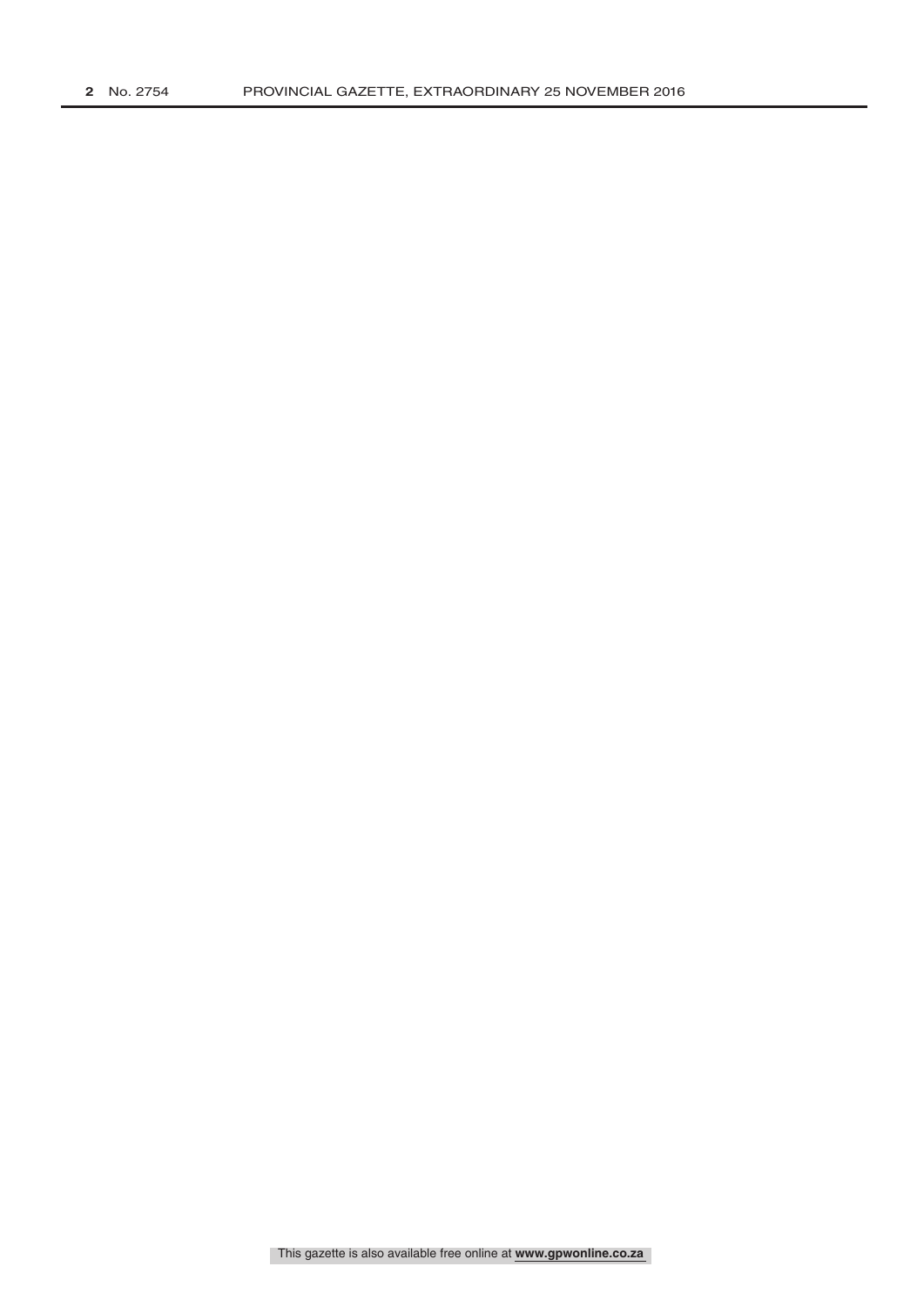## **IMPORTANT NOTICE:**

**The GovernmenT PrinTinG Works Will noT be held resPonsible for any errors ThaT miGhT occur due To The submission of incomPleTe / incorrecT / illeGible coPy.**

**no fuTure queries Will be handled in connecTion WiTh The above.**

### **CONTENTS**

### **GENERAL NOTICE**

|     | 170 Mpumalanga Liquor Licensing Act, 2006 (Act No. 5 of 2006) : Notice of applications for liquor licences in terms of section 35 10 |     |
|-----|--------------------------------------------------------------------------------------------------------------------------------------|-----|
| 171 |                                                                                                                                      | 10  |
|     |                                                                                                                                      |     |
|     |                                                                                                                                      | -15 |
|     | Mpumalanga Liquor Licensing Act, 2006 (Act No. 5 of 2006) : Notice of applications for transfer of liquor licences in terms of       | 18  |
|     |                                                                                                                                      | 18  |
|     |                                                                                                                                      | -20 |

# **LIST OF TARIFF RATES** FOR PUBLICATION OF LIQUOR NOTICES

**COMMENCEMENT: 1 APRIL 2016**

| <b>Pricing for Fixed Price Notices</b>                     |                      |  |  |  |  |
|------------------------------------------------------------|----------------------|--|--|--|--|
| <b>Notice Type</b>                                         | <b>New Price (R)</b> |  |  |  |  |
| Application for Liquor Licence - National                  | 150.00               |  |  |  |  |
| Application for Transfer of Liquor License - National      | 150.00               |  |  |  |  |
| Application for Liquor Licence - Gauteng                   | 150.00               |  |  |  |  |
| Application for Liquor Licence - Mpumalanga                | 150.00               |  |  |  |  |
| Application for Transfer of Liquor License - Mpumalanga    | 150.00               |  |  |  |  |
| Application for Liquor Licence - Northern Cape             | 150.00               |  |  |  |  |
| Application for Transfer of Liquor License - Northern Cape | 150.00               |  |  |  |  |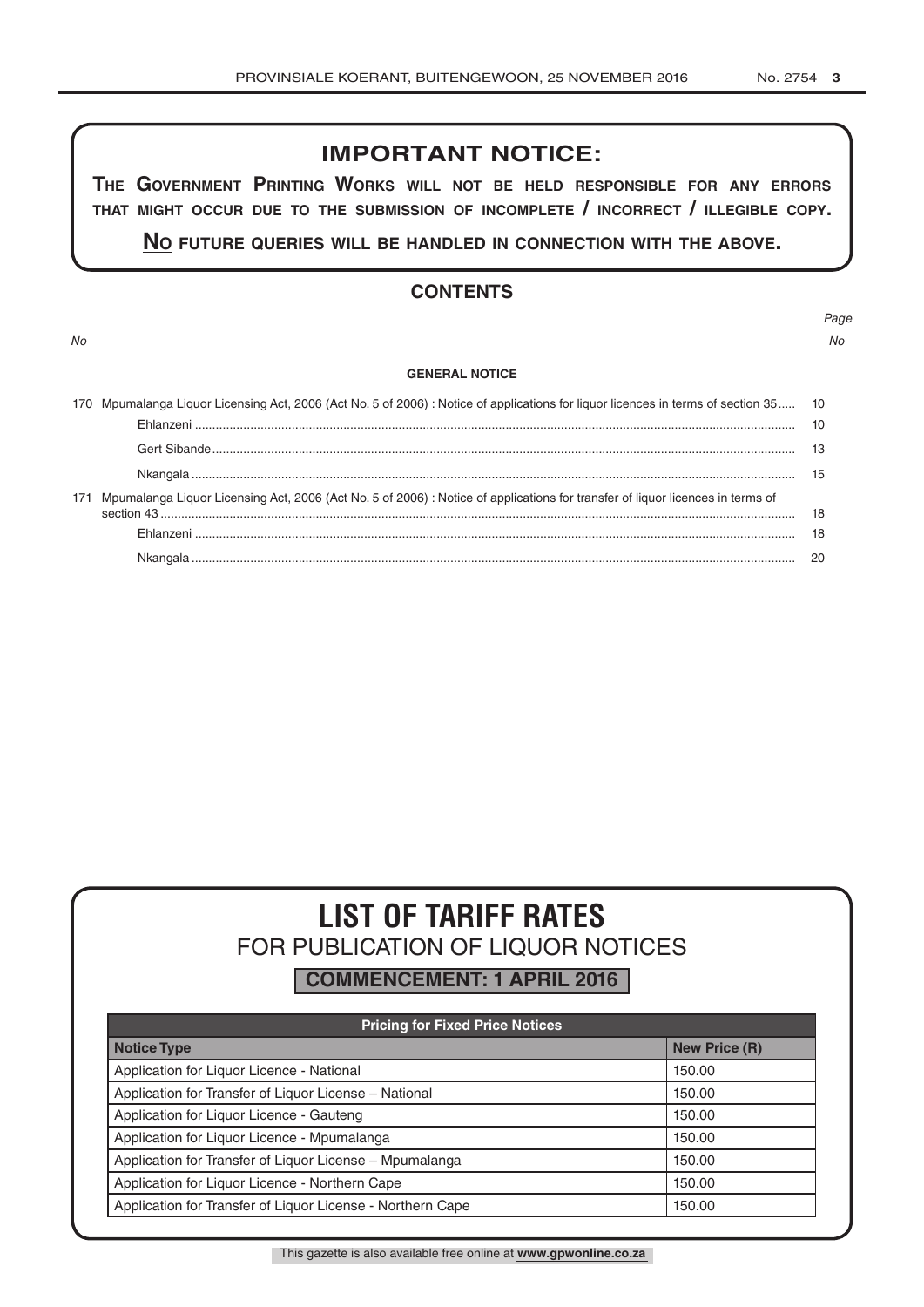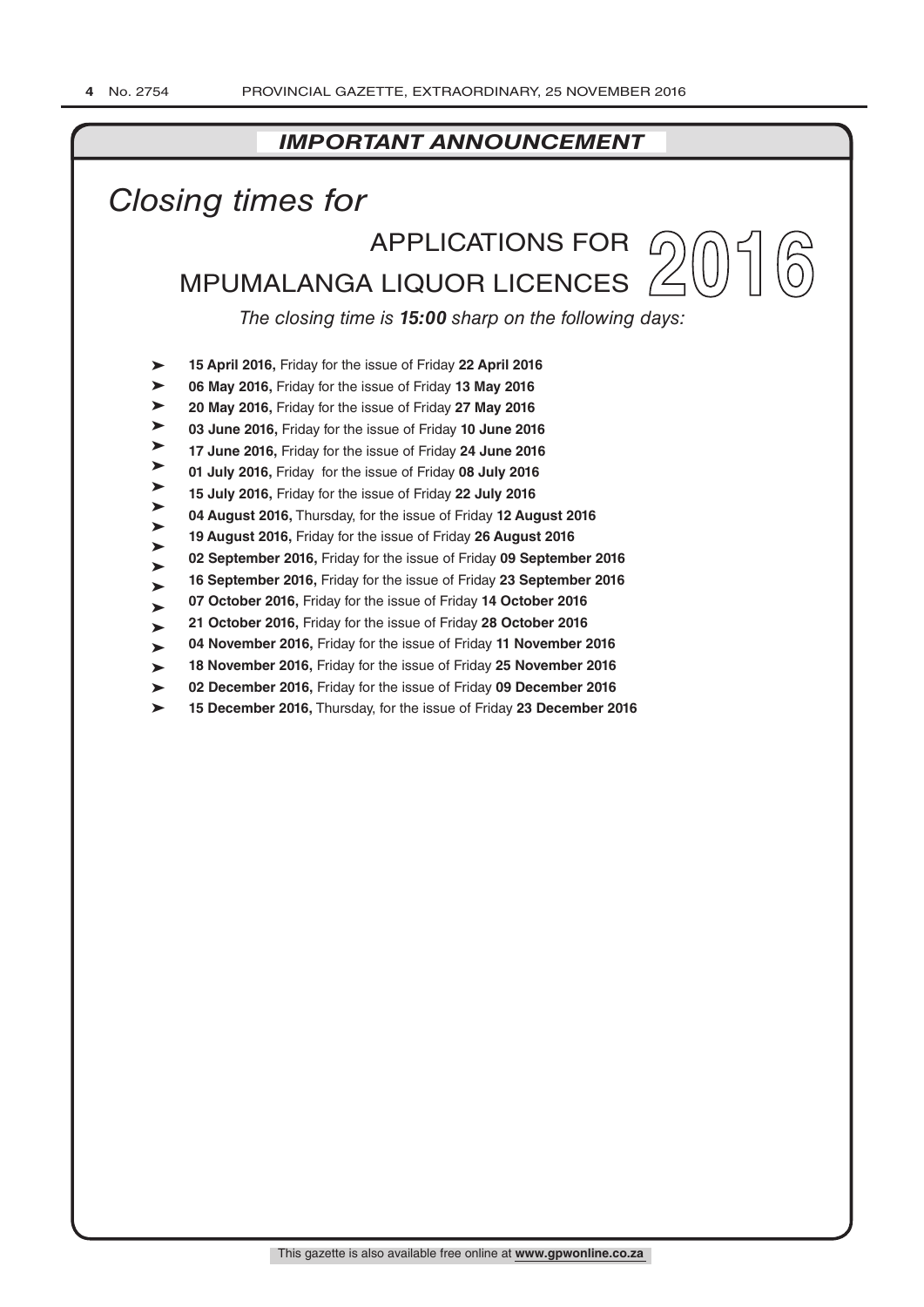The **Government Printing Works** (**GPW**) has established rules for submitting notices in line with its electronic notice processing system, which requires the use of electronic *Adobe* Forms. Please ensure that you adhere to these guidelines when completing and submitting your notice submission.

### **Closing Times for ACCepTAnCe of noTiCes**

- 1. The *Government Gazette* and *Government Tender Bulletin* are weekly publications that are published on Fridays and the closing time for the acceptance of notices is strictly applied according to the scheduled time for each gazette.
- 2. Please refer to the Submission Notice Deadline schedule in the table below. This schedule is also published online on the Government Printing works website www.gpwonline.co.za

All re-submissions will be subject to the standard cut-off times. **All notices received after the closing time will be rejected**.

| <b>Government Gazette Type</b>                   | <b>Publication</b><br><b>Frequency</b> | <b>Publication Date</b>                              | <b>Submission Deadline</b>                              | <b>Cancellations Deadline</b>                   |
|--------------------------------------------------|----------------------------------------|------------------------------------------------------|---------------------------------------------------------|-------------------------------------------------|
| <b>National Gazette</b>                          | Weekly                                 | Friday                                               | Friday 15h00 for next Friday                            | Tuesday, 12h00 - 3 days<br>prior to publication |
| <b>Regulation Gazette</b>                        | Weekly                                 | Friday                                               | Friday 15h00, to be published<br>the following Friday   | Tuesday, 12h00 - 3 days<br>prior to publication |
| <b>Petrol Price Gazette</b>                      | As required                            | First Wednesday of<br>the month                      | One week before publication                             | 3 days prior to<br>publication                  |
| <b>Road Carrier Permits</b>                      | Weekly                                 | Friday                                               | Thursday 15h00, to be<br>published the following Friday | 3 days prior to<br>publication                  |
| Unclaimed Monies (justice,<br>labour or lawyers) | January / As<br>required<br>2 per year | Any                                                  | 15 January / As required                                | 3 days prior to<br>publication                  |
| Parliament (acts, white paper,<br>green paper)   | As required                            | Any                                                  |                                                         | 3 days prior to<br>publication                  |
| <b>Manuals</b>                                   | As required                            | Any                                                  | None                                                    | <b>None</b>                                     |
| <b>State of Budget</b><br>(National Treasury)    | Monthly                                | Any                                                  | 7 days prior to publication                             | 3 days prior to<br>publication                  |
| Legal Gazettes A, B and C                        | Weekly                                 | Friday                                               | One week before publication                             | Tuesday, 12h00 - 3 days<br>prior to publication |
| <b>Tender Bulletin</b>                           | Weekly                                 | Friday                                               | Friday 15h00 for next Friday                            | Tuesday, 12h00 - 3 days<br>prior to publication |
| Gauteng                                          | Weekly                                 | Wednesday                                            | Two weeks before publication                            | 3 days after submission<br>deadline             |
| <b>Eastern Cape</b>                              | Weekly                                 | Monday                                               | One week before publication                             | 3 days prior to<br>publication                  |
| Northern Cape                                    | Weekly                                 | Monday                                               | One week before publication                             | 3 days prior to<br>publication                  |
| <b>North West</b>                                | Weekly                                 | Tuesday                                              | One week before publication                             | 3 days prior to<br>publication                  |
| KwaZulu-Natal                                    | Weekly                                 | Thursday                                             | One week before publication                             | 3 days prior to<br>publication                  |
| Limpopo                                          | Weekly                                 | Friday                                               | One week before publication                             | 3 days prior to<br>publication                  |
| Mpumalanga                                       | Weekly                                 | Friday                                               | One week before publication                             | 3 days prior to<br>publication                  |
| <b>Gauteng Liquor License</b><br>Gazette         | Monthly                                | Wednesday before<br>the First Friday of the<br>month | Two weeks before publication                            | 3 days after submission<br>deadline             |
| Northern Cape Liquor License<br>Gazette          | Monthly                                | First Friday of the<br>month                         | Two weeks before publication                            | 3 days after submission<br>deadline             |
| National Liquor License Gazette                  | Monthly                                | First Friday of the<br>month                         | Two weeks before publication                            | 3 days after submission<br>deadline             |
| Mpumalanga Liquor License<br>Gazette             | 2 per month                            | Second & Fourth<br>Friday                            | One week before                                         | 3 days prior to<br>publication                  |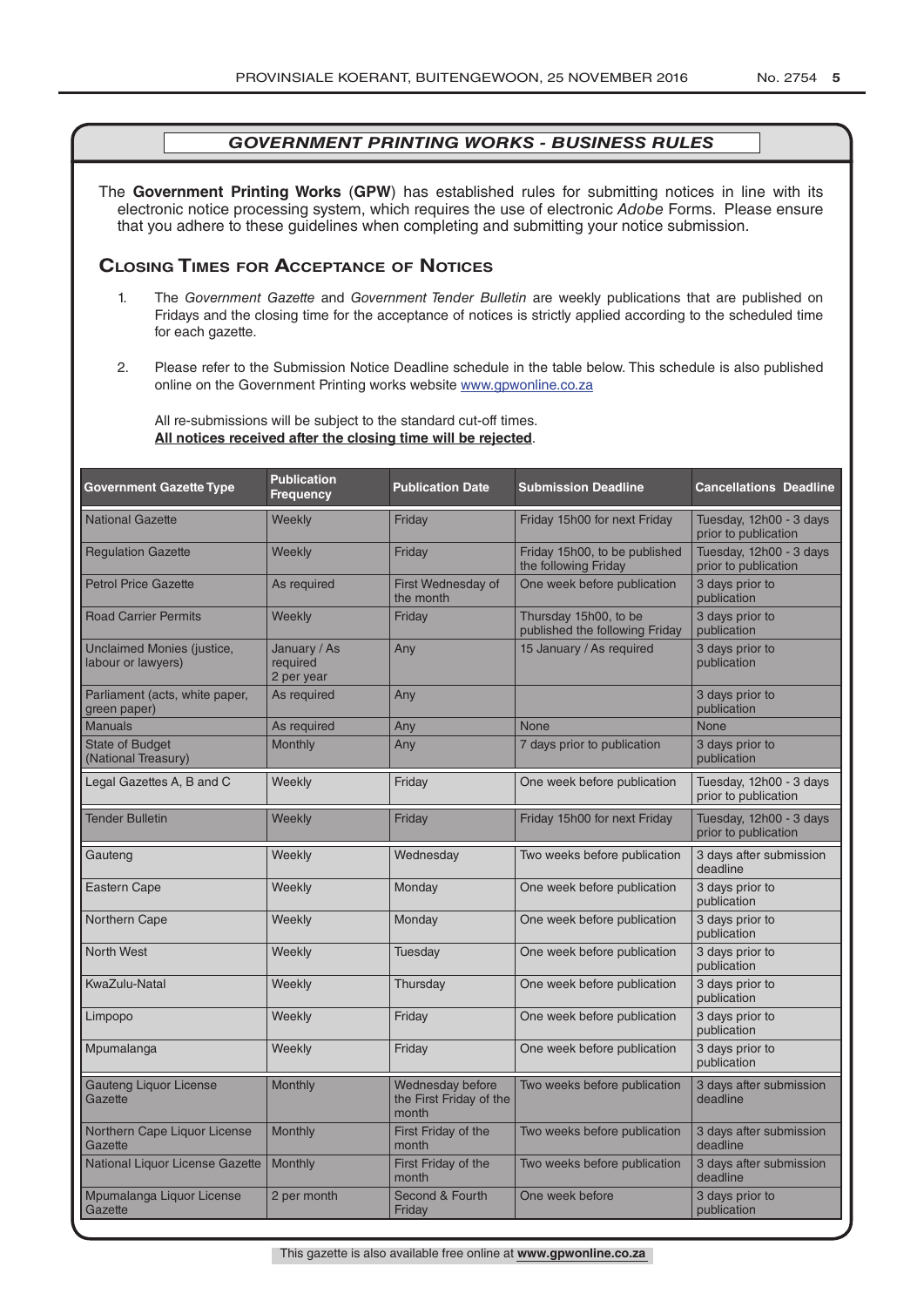### **NOTICE SUBMISSION PROCESS**

- 3. Download the latest *Adobe* form, for the relevant notice to be placed, from the **Government Printing Works** website www.gpwonline.co.za.
- 4. The *Adobe* form needs to be completed electronically using *Adobe Acrobat* / *Acrobat Reader*. Only electronically completed *Adobe* forms will be accepted. No printed, handwritten and/or scanned *Adobe* forms will be accepted.
- 5. The completed electronic *Adobe* form has to be submitted via email to submit.egazette@gpw.gov.za. The form needs to be submitted in its original electronic *Adobe* format to enable the system to extract the completed information from the form for placement in the publication.
- 6. Each notice submission should be sent as a single email. The email should contain **all documentation relating to a particular notice submission**, each as a separate attachment:
	- 6.1. Electronically completed *Adobe* form, specific to the type of notice that is to be placed.
		- 6.1.1. For National *Government Gazette* or *Provincial Gazette* notices, the notices must be accompanied by an electronic Z95 or Z95Prov *Adobe* form
		- 6.1.2. The notice content (body copy) **MUST** be a separate attachment.
	- 6.2. Proof of Payment / Purchase Order: **Government Printing Works** account customer must include a copy of their Purchase Order*.* **Non**-**Government Printing Works** account customer needs to submit the proof of payment for the notice
	- 6.3. Where separate notice content is applicable (Z95, Z95 Prov and TForm 3, it should also be attached as a separate attachment. (See specifications below, point 11).
	- 6.4. Any additional notice information if applicable.
- 7. The electronic *Adobe* form will be taken as the primary source for the notice information to be published. Instructions that are on the email body or covering letter that contradicts the notice form content will not be considered. The information submitted on the electronic *Adobe* form will be published as-is.
- 8. To avoid duplicated publication of the same notice and double billing, Please submit your notice **ONLY ONCE.**
- 9. Notices brought to **GPW** by "walk-in" customers on electronic media can only be submitted in *Adobe* electronic form format. All "walk-in" customers with notices that are not on electronic *Adobe* forms will be routed to the Contact Centre where they will be assisted to complete the forms in the required format.
- 10. Should a customer submit a bulk submission of hard copy notices delivered by a messenger on behalf of any organisation e.g. newspaper publisher, the messenger will be referred back to the sender as the submission does not adhere to the submission rules.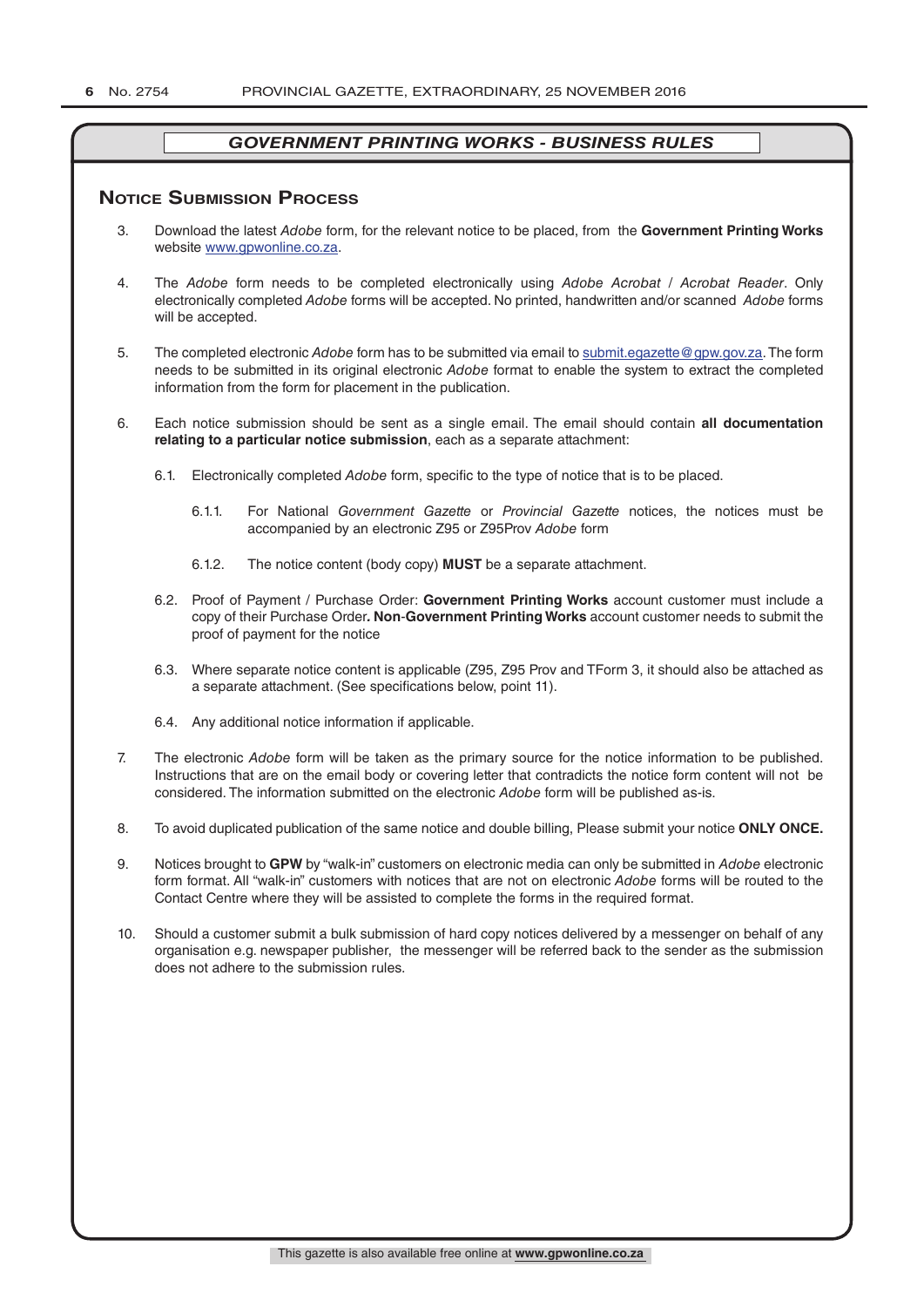### **COPY (SEPARATE NOTICE CONTENT DOCUMENT)**

- 11. Where the copy is part of a separate attachment document for Z95, Z95Prov and TForm03
	- 11.1. Copy of notices must be supplied in a separate document and may not constitute part of any covering letter, purchase order, proof of payment or other attached documents.

The content document should contain only one notice. (You may include the different translations of the same notice in the same document).

11.2. The notice should be set on an A4 page, with margins and fonts set as follows:

Page size  $=$  A4 Portrait with page margins: Top  $=$  40mm, LH/RH  $=$  16mm, Bottom  $=$  40mm; Use font size: Arial or Helvetica 10pt with 11pt line spacing;

Page size = A4 Landscape with page margins: Top = 16mm, LH/RH = 40mm, Bottom = 16mm; Use font size: Arial or Helvetica 10pt with 11pt line spacing;

### **CAnCellATions**

- 12. Cancellation of notice submissions are accepted by **GPW** according to the deadlines stated in the table above in point 2. Non-compliance to these deadlines will result in your request being failed. Please pay special attention to the different deadlines for each gazette. Please note that any notices cancelled after the cancellation deadline will be published and charged at full cost.
- 13. Requests for cancellation must be sent by the original sender of the notice and must accompanied by the relevant notice reference number (N-) in the email body.

### **AmenDmenTs To noTiCes**

14. With effect from 01 October 2015, **GPW** will not longer accept amendments to notices. The cancellation process will need to be followed according to the deadline and a new notice submitted thereafter for the next available publication date.

### **REJECTIONS**

- 15. All notices not meeting the submission rules will be rejected to the customer to be corrected and resubmitted. Assistance will be available through the Contact Centre should help be required when completing the forms. (012-748 6200 or email info.egazette@gpw.gov.za). Reasons for rejections include the following:
	- 15.1. Incorrectly completed forms and notices submitted in the wrong format, will be rejected.
	- 15.2. Any notice submissions not on the correct *Adobe* electronic form, will be rejected.
	- 15.3. Any notice submissions not accompanied by the proof of payment / purchase order will be rejected and the notice will not be processed.
	- 15.4. Any submissions or re-submissions that miss the submission cut-off times will be rejected to the customer. The Notice needs to be re-submitted with a new publication date.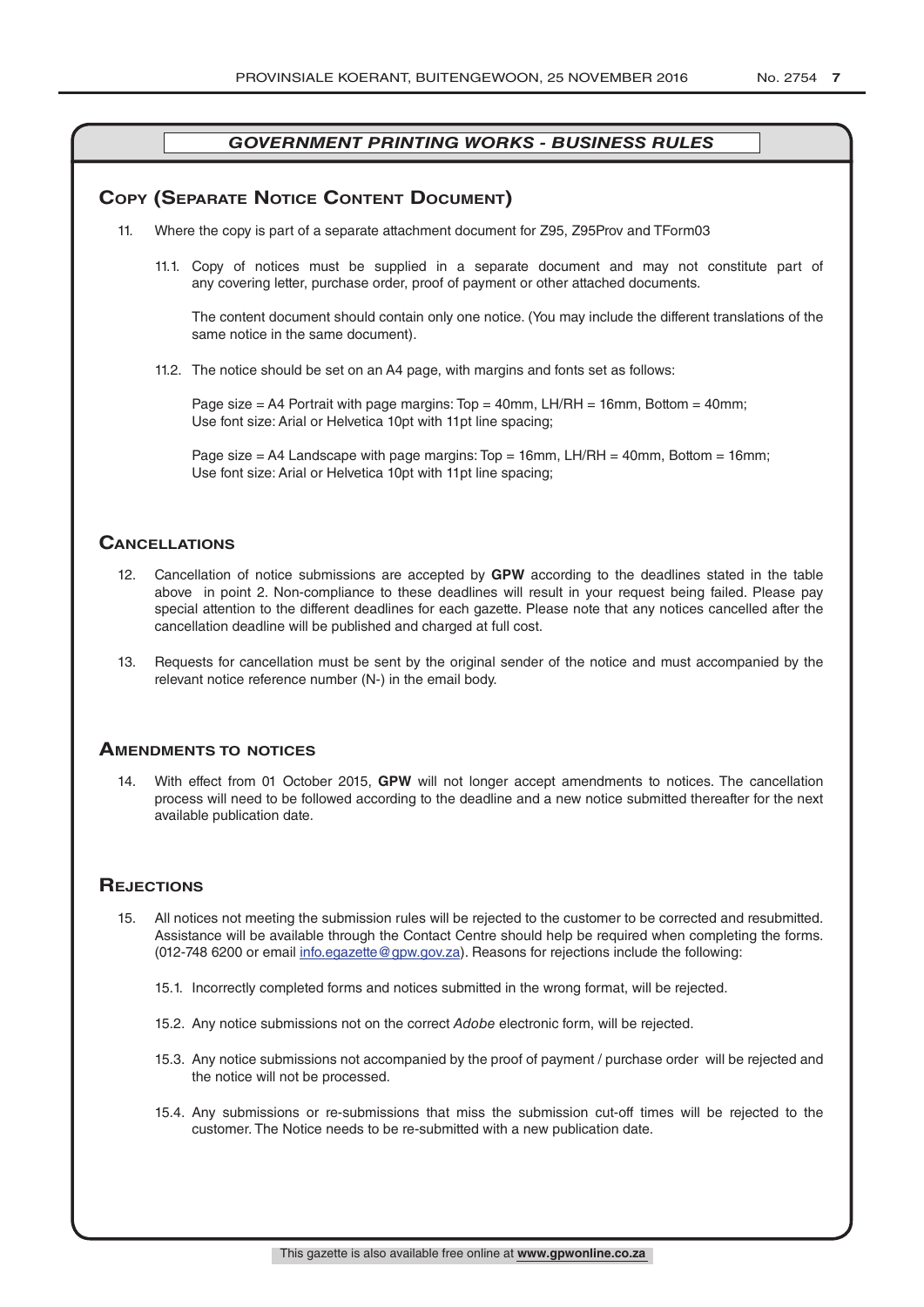### **ApprovAl of noTiCes**

- 16. Any notices other than legal notices are subject to the approval of the Government Printer, who may refuse acceptance or further publication of any notice.
- 17. No amendments will be accepted in respect to separate notice content that was sent with a Z95 or Z95Prov notice submissions. The copy of notice in layout format (previously known as proof-out) is only provided where requested, for Advertiser to see the notice in final Gazette layout. Should they find that the information submitted was incorrect, they should request for a notice cancellation and resubmit the corrected notice, subject to standard submission deadlines. The cancellation is also subject to the stages in the publishing process, i.e. If cancellation is received when production (printing process) has commenced, then the notice cannot be cancelled.

### **GOVERNMENT PRINTER INDEMNIFIED AGAINST LIABILITY**

- 18. The Government Printer will assume no liability in respect of-
	- 18.1. any delay in the publication of a notice or publication of such notice on any date other than that stipulated by the advertiser;
	- 18.2. erroneous classification of a notice, or the placement of such notice in any section or under any heading other than the section or heading stipulated by the advertiser;
	- 18.3. any editing, revision, omission, typographical errors or errors resulting from faint or indistinct copy.

### **liAbiliTy of ADverTiser**

19. Advertisers will be held liable for any compensation and costs arising from any action which may be instituted against the Government Printer in consequence of the publication of any notice.

### **CusTomer inquiries**

Many of our customers request immediate feedback/confirmation of notice placement in the gazette from our Contact Centre once they have submitted their notice – While **GPW** deems it one of their highest priorities and responsibilities to provide customers with this requested feedback and the best service at all times, we are only able to do so once we have started processing your notice submission.

**GPW** has a 2-working day turnaround time for processing notices received according to the business rules and deadline submissions.

Please keep this in mind when making inquiries about your notice submission at the Contact Centre.

- 20. Requests for information, quotations and inquiries must be sent to the Contact Centre ONLY.
- 21. Requests for Quotations (RFQs) should be received by the Contact Centre at least **2 working days** before the submission deadline for that specific publication.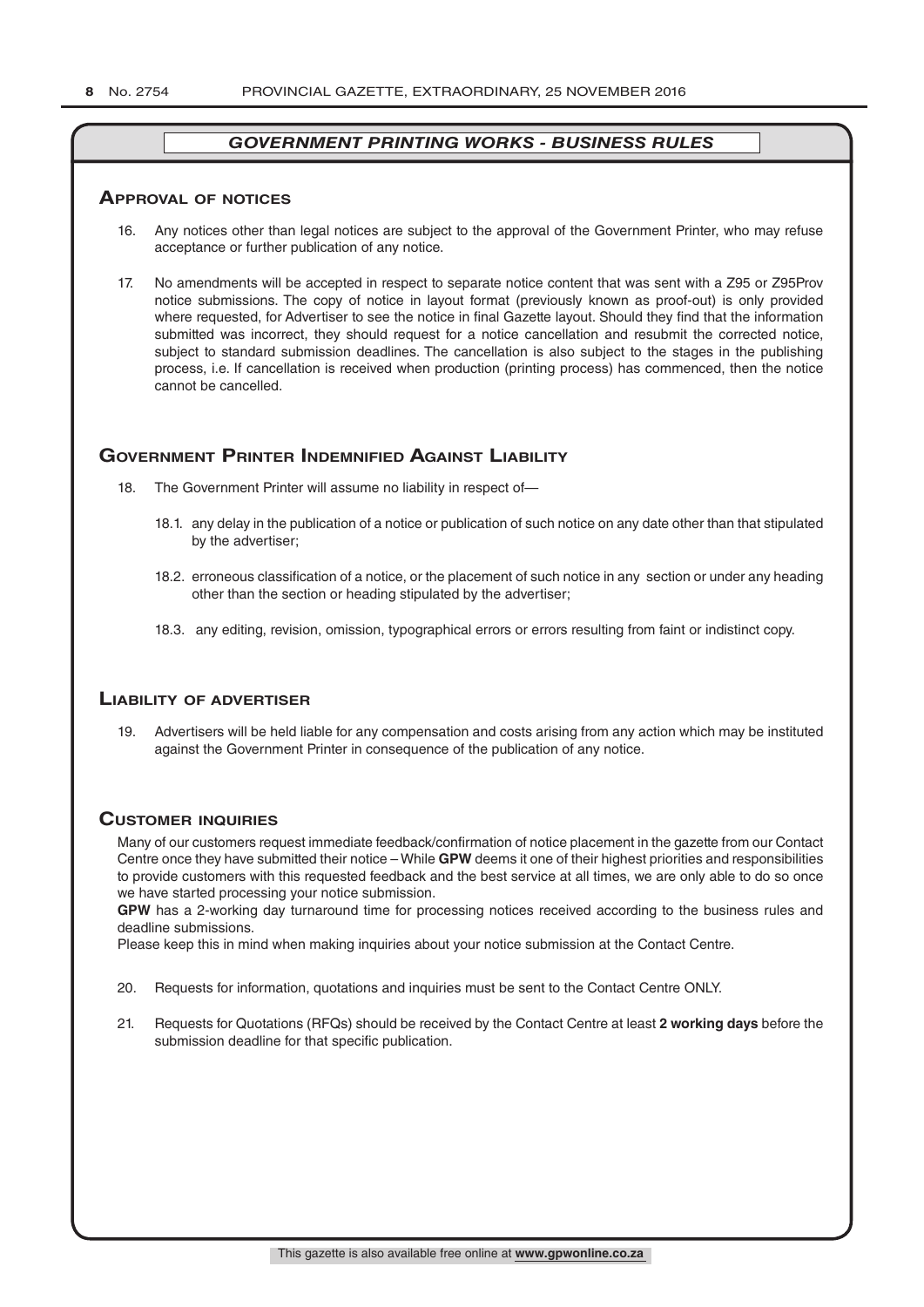### **pAymenT of CosT**

- 22. The Request for Quotation for placement of the notice should be sent to the Gazette Contact Centre as indicated above, prior to submission of notice for advertising.
- 23. Payment should then be made, or Purchase Order prepared based on the received quotation, prior to the submission of the notice for advertising as these documents i.e. proof of payment or Purchase order will be required as part of the notice submission, as indicated earlier.
- 24. Where there is any doubt about the cost of publication of a notice, and in the case of copy, an enquiry, accompanied by the relevant copy, should be addressed to the Gazette Contact Centre, **Government Printing Works**, Private Bag X85, Pretoria, 0001 email: info.egazette@gpw.gov.za before publication.
- 25. Overpayment resulting from miscalculation on the part of the advertiser of the cost of publication of a notice will not be refunded, unless the advertiser furnishes adequate reasons why such miscalculation occurred. In the event of underpayments, the difference will be recovered from the advertiser, and future notice(s) will not be published until such time as the full cost of such publication has been duly paid in cash or electronic funds transfer into the **Government Printing Works** banking account.
- 26. In the event of a notice being cancelled, a refund will be made only if no cost regarding the placing of the notice has been incurred by the **Government Printing Works**.
- 27. The **Government Printing Works** reserves the right to levy an additional charge in cases where notices, the cost of which has been calculated in accordance with the List of Fixed Tariff Rates, are subsequently found to be excessively lengthy or to contain overmuch or complicated tabulation.

### **proof of publiCATion**

- 28. Copies of any of the *Government Gazette* or *Provincial Gazette* can be downloaded from the **Government Printing Works** website www.gpwonline.co.za free of charge, should a proof of publication be required.
- 29. Printed copies may be ordered from the Publications department at the ruling price. The **Government Printing Works** will assume no liability for any failure to post or for any delay in despatching of such *Government Gazette*(s).

### *GOVERNMENT PRINTING WORKS CONTACT INFORMATION*

**Physical Address: Postal Address: GPW Banking Details: Government Printing Works** Private Bag X85 **Bank:** ABSA Bosman Street 149 Bosman Street Pretoria **Account No.:** 405 7114 016 Pretoria 0001 **Branch Code:** 632-005

**For Gazette and Notice submissions:** Gazette Submissions: **E-mail:** submit.egazette@gpw.gov.za **For queries and quotations, contact:** Gazette Contact Centre: **E-mail:** info.egazette@gpw.gov.za

**Contact person for subscribers:** Mrs M. Toka: **E-mail:** subscriptions@gpw.gov.za

**Tel:** 012-748 6200

**Tel:** 012-748-6066 / 6060 / 6058 **Fax:** 012-323-9574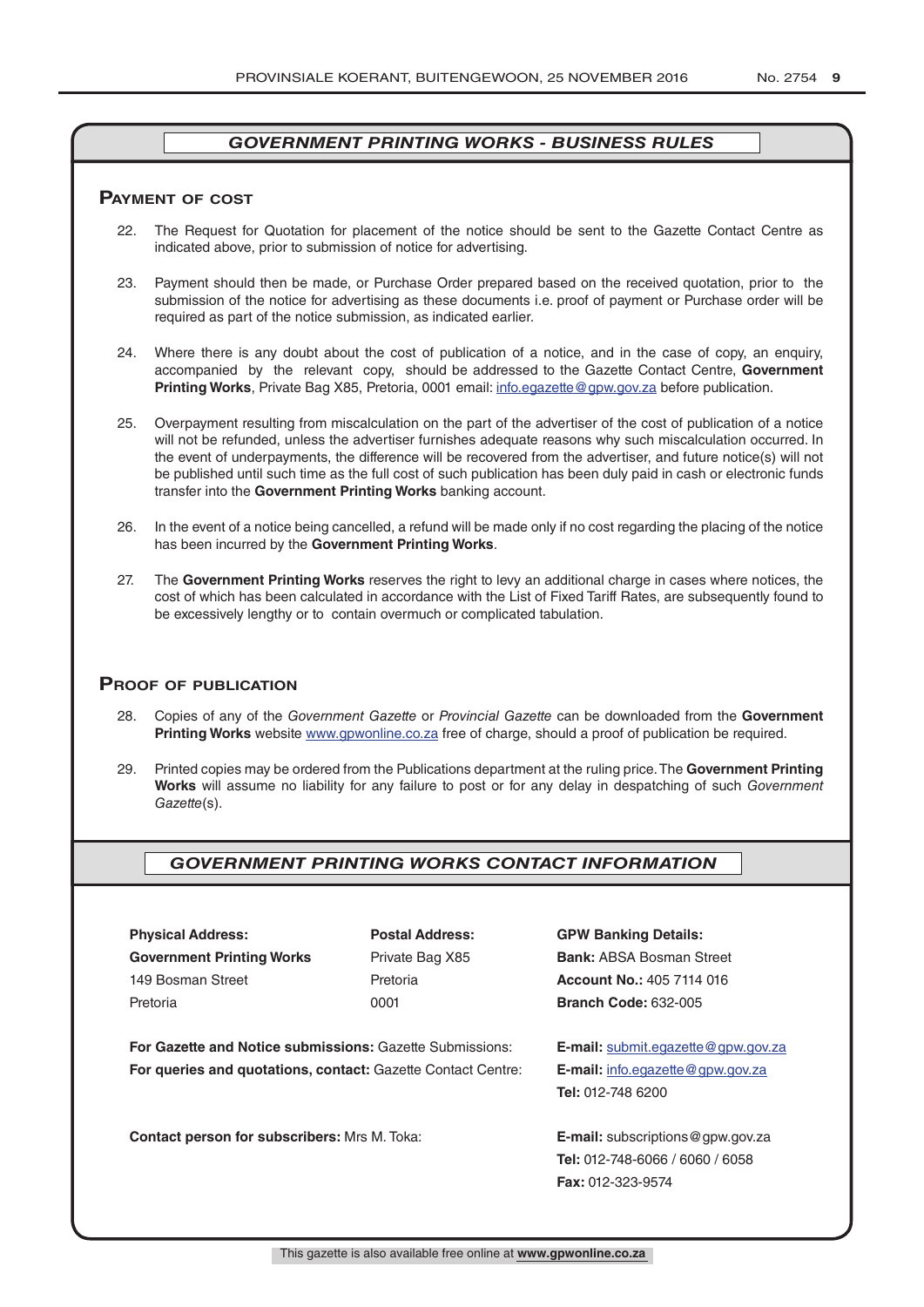### **Form 2**

## General Notice

### **NOTICE 170 OF 2016**

### **MPUMALANGA LIQUOR LICENSING ACT, 2006 (Act No. 5 of 2006)**

#### **Notice of applications for liquor licences in terms of section 35**

Notice is hereby given that the applicants specified in the Schedule hereto have given notice of their intention to lodge applications for the grant of new liquor licences to the Secretary, Regional Liquor Licensing Offices in respect of premises situated in the local committee area indicated in the Schedule.

Comments should be made in writing and be addressed to the municipality concerned and a copy to the applicant, to reach the said addresses within thirty (30) days of this application.

Invitation for public comments in applying for a Liquor Licence in terms of section 35(2)(a) of the Mpumalanga Liquor Licensing Act, 2006.

### **SCHEDULE**

The undermentioned figures used in brackets in the Schedule, have the following meanings:

- (1) = Full name of applicant, ID Number of Applicant.
- (2) = Intended trading name.
- (3) = Notice given on behalf of: self *or* other juristic person/s.
- $(4)$  = Type of licence applied for.
- $(5)$  = Full address and location of the premises
- $(6)$  = Municipality address where comments must be submitted
- $(7)$  = Applicant address where comments must be submitted

### EHLANZENI

### **NKOMAZI LOCAL MUNICIPALITY**

- (1) I, **MZAMO SILUBANE,** ID No. 8501265725084, an adult male, hereby invites written public comments concerning the application for a Liquor Licence to the Mpumalanga Liquor Authority.
- (2) To trade under the name YENGENI TARVEN.
- (3) I make this application for myself.
- (4) The retail sale of liquor for consumption on the premises where the liquor is sold.
- (5) *Physical address:* STAND NO 50 PHIVA TRUST, being an address in the Republic of South Africa and within the boundries of Mpumalanga Province. *Postal address:* P.O BOX 9030 MALELANE 1320.
- (6) 9 Park Street, Malalane 1320.
- (7) 39 BROWN STREET SUITE 28 GEEN & RICHARDS BUILDING, NELPRUIT 1200.

### **MBOMBELA LOCAL MUNICIPALITY**

- (1) I, **JOHANN MAREE,** ID No. 6502135122082, an adult male, hereby invites written public comments concerning the application for a Liquor Licence to the Mpumalanga Liquor Authority.
- (2) To trade under the name BRAAIPLEK BUTCHERY.
- (3) I make this application for myself.
- (4) The retail sale of liquor for consumption off the premises where the liquor is sold.
- (5) *Physical address:* SHOP 4 WATERFALL STREET 43 RIVERSIDE NELSPRUIT, being an address in the Republic of South Africa and within the boundries of Mpumalanga Province. *Postal address:* P.O. BOX 13615 RIVERSIDE 1226.
- (6) P.O. BOX 45 MBOMBELA 1200.
- (7) FARM GOEDEHOOP KARINO.

### **MBOMBELA LOCAL MUNICIPALITY**

- (1) I, **JOHANN MAREE,** ID No. 6502135122082, an adult male, hereby invites written public comments concerning the application for a Liquor Licence to the Mpumalanga Liquor Authority.
- (2) To trade under the name BRAAIPLEK BUTCHERY.
- (3) I make this application for myself.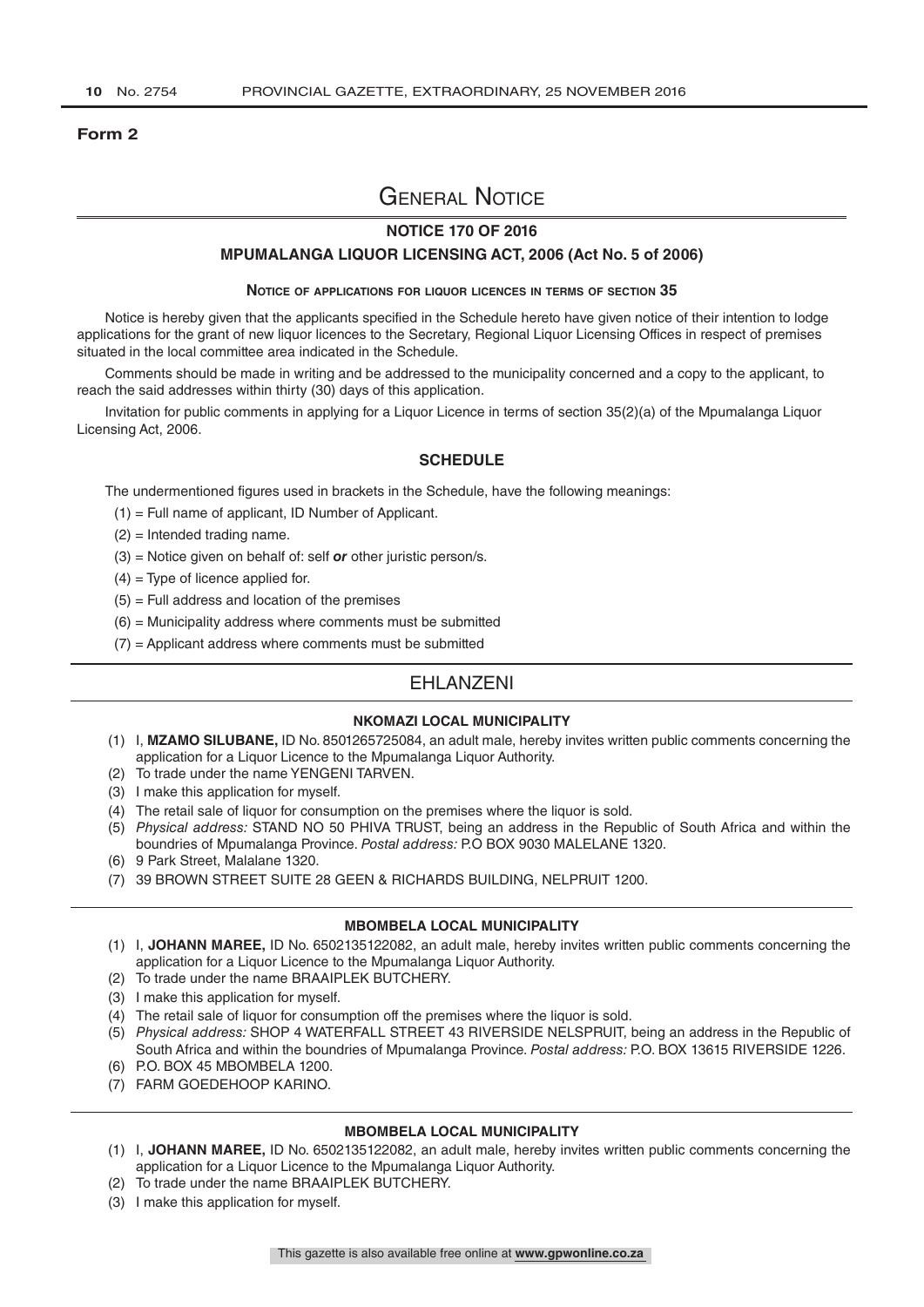- (4) The retail sale of liquor for consumption off the premises where the liquor is sold.
- (5) *Physical address:* SHOP 4, WATERFALL STREET, 43 RIVERSIDE, NELSPRUIT, being an address in the Republic of South Africa and within the boundries of Mpumalanga Province. *Postal address:* P.O. BOX 13615, RIVERSIDE, 1226.
- (6) P.O. BOX 45, MBOMBELA, 1200.
- (7) FARM GOEDEHOOP KARINO.

### **BUSHBUCKRIDGE LOCAL MUNICIPALITY**

- (1) I, **MLAMBO SHADRACK CHAVANI,** ID No. 7506125363084, an adult male, hereby invites written public comments concerning the application for a Liquor Licence to the Mpumalanga Liquor Authority.
- (2) To trade under the name MASINGITANA TAVERN.
- (3) I make this application for myself.
- (4) The retail sale of liquor for consumption on the premises where the liquor is sold.
- (5) *Physical address:* STAND NO. 216 K U, BUFFELSHOEK, ACORNHOEK, 1360., being an address in the Republic of South Africa and within the boundries of Mpumalanga Province. *Postal address:* P.O. BOX 12170, ACORNHOEK, 1360..
- (6) PRIVATEE BAG X 9308, BUSHBUCKRIDGE, 1280..
- (7) STAND NO.216 KU BUFFELSHOEK, ACORNHOEK, 1360..

### **BUSHBUCKRIDGE LOCAL MUNICIPALITY**

- (1) I, **Matsane Cecil Madyaleho Lloyd,** ID No. 7709045632089, an adult male, hereby invites written public comments concerning the application for a Liquor Licence to the Mpumalanga Liquor Authority.
- (2) To trade under the name Jacob tavern.
- (3) I make this application for myself.
- (4) The retail sale of liquor for consumption on the premises where the liquor is sold.
- (5) *Physical address:* Stand no 127 b,Thulamahashe 1365, being an address in the Republic of South Africa and within the boundries of Mpumalanga Province. *Postal address:* P O BOX 52

Thulamahashe,1365.

- (6) R533 Graskop Road, Next to Mapulaneng DLTC, Bushbuckridge, 1280.
- (7) R533 Graskop Road, Next to Mapulanengi DLTC,Bushbuckridge, 1280.

### **MBOMBELA LOCAL MUNICIPALITY**

- (1) I, **Julius Regihald Marsh,** ID No. 7204085202084, an adult male, hereby invites written public comments concerning the application for a Liquor Licence to the Mpumalanga Liquor Authority.
- (2) To trade under the name Steers Hazyview.
- (3) I make this application on behalf of the juristic person: Comila CC. (Reg No. 2007/094174/23).
- (4) The retail sale of liquor for consumption on the premises where the liquor is sold.
- (5) *Physical address:* Shop 173, Lowveld Mall, Hazyview, 1242, being an address in the Republic of South Africa and within the boundries of Mpumalanga Province. *Postal address:* Suite 235, Private Bag X9910, White River, 1240.
- (6) 1 Nel Street, Mbombela Civic Centre, Mbombela, 1200.
- (7) Shop 173, Lowveld Mall, Hazyview, 1242.

### **THABA CHWEU LOCAL MUNICIPALITY**

- (1) I, **Mirriam Barbara Ndlovu,** ID No. 7709070588081, an adult female, hereby invites written public comments concerning the application for a Liquor Licence to the Mpumalanga Liquor Authority.
- (2) To trade under the name God's Window Restaurant.
- (3) I make this application for myself.
- (4) The retail sale of liquor for consumption on the premises where the liquor is sold.
- (5) *Physical address:* Shop No: 4 Espag Building Graskop 1270, being an address in the Republic of South Africa and within the boundries of Mpumalanga Province. *Postal address:* P O Box 49 Graskop 1270.
- (6) Room 30 Civic Centre, Corner Of Central and Viljoen Street, Lydenburg, PO Box 61 Lydenburg 1120.
- (7) 8 President Street Graskop 1270.

### **THABA CHWEU LOCAL MUNICIPALITY**

- (1) I, **Mattheus Petrus Johannes Snyman,** ID No. 5505315066087, an adult male, hereby invites written public comments concerning the application for a Liquor Licence to the Mpumalanga Liquor Authority.
- (2) To trade under the name Hollywood Bets Lydenburg.
- (3) I make this application on behalf of the juristic person: Hollywood Sportsbook Mpumalanga (Pty) Ltd. (Reg No. 2012/107236/07).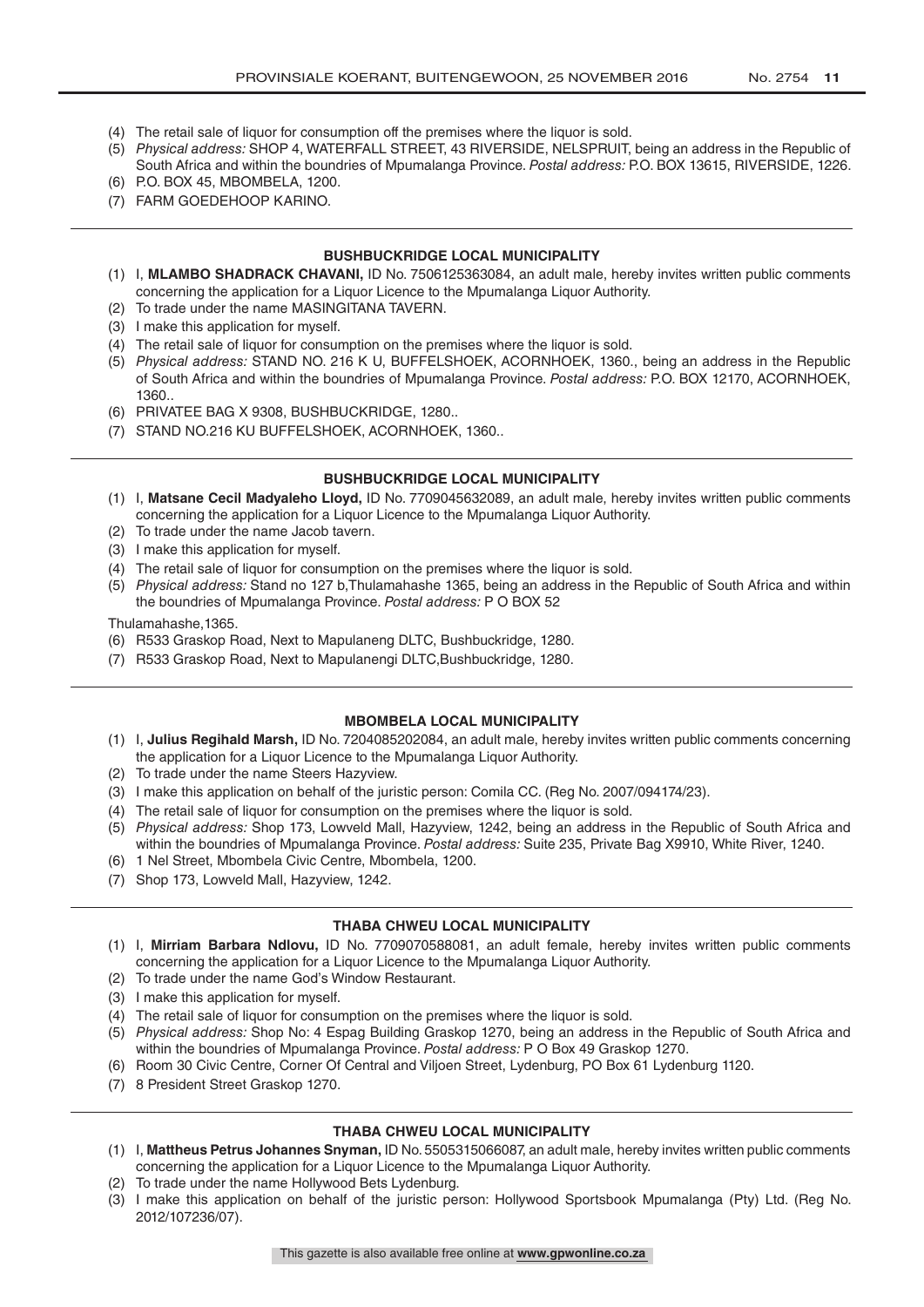- (4) The retail sale of liquor for consumption on the premises where the liquor is sold.
- (5) *Physical address:* Shop B, Corner Voortrekker Street and Lange Street, Remainder of Erf 80, Lydenburg, an address in the Republic of South Africa and within the borders of Mpumalanga Province, being an address in the Republic of South Africa and within the boundries of Mpumalanga Province. *Postal address:* C/o Tommy Vorster – Piet Snyman, P.O. Box 26640, East Rand, 1462.
- (6) Thaba Chweu Local Municipality, Cnr Central & Viljoen Streets, Mashishing (Lydenburg), 1120
- (PO Box 61, Mashishing, 1120) 013 235 7300 Fax 013 235 1108.
- (7) C/o Tommy Vorster Piet Snyman, P.O. Box 26640, East Rand, 1462

psnyman@acenet.co.za or fax 011 823 5183.

#### **BUSHBUCKRIDGE LOCAL MUNICIPALITY**

- (1) I, **MABUNDA RODNEY,** ID No. 8707115569081, an adult male, hereby invites written public comments concerning the application for a Liquor Licence to the Mpumalanga Liquor Authority.
- (2) To trade under the name THE ROD PUB & GRILL.
- (3) I make this application for myself.
- (4) The retail sale of liquor for consumption on the premises where the liquor is sold.
- (5) *Physical address:* STAND NO. 368, ACORNHOEK 216 KU, being an address in the Republic of South Africa and within the boundries of Mpumalanga Province. *Postal address:* PO BOX 902, ACORNHOEK, 1360.
- (6) R533 GRASKOP ROAD, PRIVATE BAG X9308, BUSHBUCKRIDGE, 1280.
- (7) PO BOX 902, ACORNHOEK, 1360.

#### **MBOMBELA LOCAL MUNICIPALITY**

- (1) I, **ERASMUS ALBERTUS JANSEN VAN VUUREN,** ID No. 850523 5211 083, an adult male, hereby invites written public comments concerning the application for a Liquor Licence to the Mpumalanga Liquor Authority.
- (2) To trade under the name LA TABLE OVALE.
- (3) I make this application on behalf of the juristic person: LA TABLE OVALE (PTY) LTD.. (Reg No. 2016/388832/07).
- (4) The retail sale of liquor for consumption on the premises where the liquor is sold.
- (5) *Physical address:* Unit K1, DE BLOK, situated on Erf 4400, Nelspruit Ext. 4 also known as c/o Wilhelm & Ferreira Street, Nelspruit, 1200, being an address in the Republic of South Africa and within the boundries of Mpumalanga Province. *Postal address:* 35 MANDOLIN STREET, KIAAT, NELSPRUIT, 1200.
- (6) Civic Centre, 1 Nel Street, Nelspruit, 1200.
- (7) 35 Mandolin Street, Kiaat, Nelspruit and c/o Kruger and Partners Inc. Proforum Building, 5 Van Rensburg Street, Nelspruit, P O Box 181, Nelspruit, 1200.

#### **MBOMBELA LOCAL MUNICIPALITY**

- (1) I, **Mattheus Petrus Johannes Snyman,** ID No. 5505315066087, an adult male, hereby invites written public comments concerning the application for a Liquor Licence to the Mpumalanga Liquor Authority.
- (2) To trade under the name Nando's Hazyview.
- (3) I make this application on behalf of the juristic person: Chickenland (Pty) Ltd. (Reg No. 1987/004022/07).
- (4) The retail sale of liquor for consumption on the premises where the liquor is sold.
- (5) *Physical address:* Shop 25, Hazyview Junction, Corner of Portia Shabangu Drive (R536) and the R40, Remainder of Portion 2 and a part of Portion 34 of the Farm De Rust 12-JU, Hazyview Ext 44, Hazyview, Republic of South Africa and within the borders of Mpumalanga Province, being an address in the Republic of South Africa and within the boundries of Mpumalanga Province. *Postal address:* C/o Tommy Vorster – Piet Snyman, P.O. Box 26640, East Rand, 1462.
- (6) Mbombela Local Municipality, Civic Centre, 1 Nel Street, Mbombela, 1200
- (PO Box 45, Mbombela, 1200) Tel. 013 759 2000/9111 Fax. 013 759 2070.
- (7) C/o Tommy Vorster Piet Snyman, P.O. Box 26640, East Rand, 1462

psnyman@acenet.co.za or fax 011 823 5183.

#### **BUSHBUCKRIDGE LOCAL MUNICIPALITY**

- (1) I, **Khoza Msindisi,** ID No. 8401046042083, an adult male, hereby invites written public comments concerning the application for a Liquor Licence to the Mpumalanga Liquor Authority.
- (2) To trade under the name Vukosi Liquors.
- (3) I make this application for myself.
- (4) The retail sale of liquor for consumption on and off the premises where the liquor is sold.
- (5) *Physical address:* Stand no. 42 Rolandsey Trust, being an address in the Republic of South Africa and within the boundries of Mpumalanga Province. *Postal address:* P O Box 310 Hazyview 1242.
- (6) Privare Bag 3016 Mkhuhlu 1246.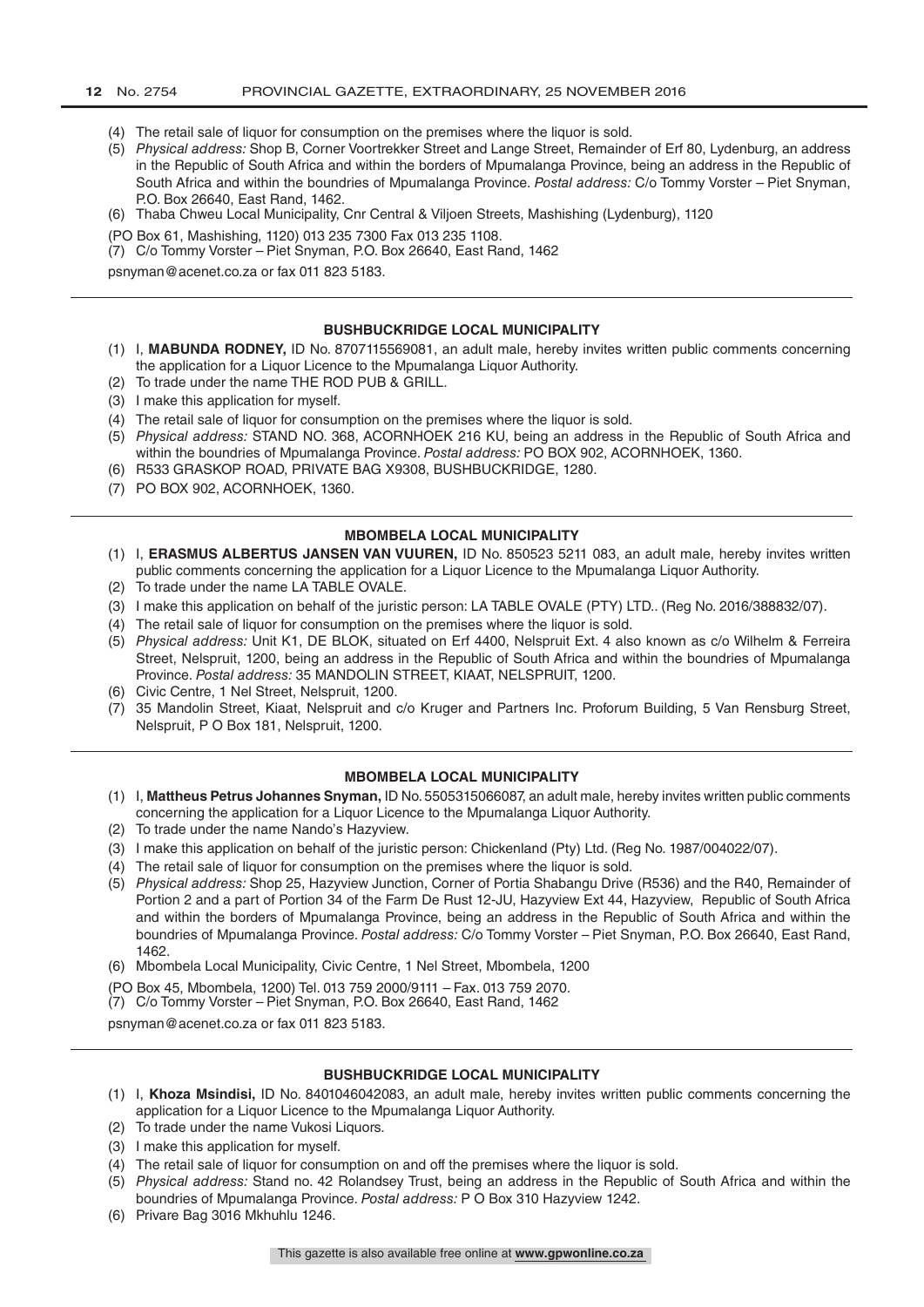(7) P O Box 310 Hazyview 1242.

### **BUSHBUCKRIDGE LOCAL MUNICIPALITY**

- (1) I, **CHILOANE GREAT PONTSHO,** ID No. 6704245233086, an adult male, hereby invites written public comments concerning the application for a Liquor Licence to the Mpumalanga Liquor Authority.
- (2) To trade under the name MARABU EATING HOUSE.
- (3) I make this application for myself.
- (4) The retail sale of liquor for consumption on and off the premises where the liquor is sold.
- (5) *Physical address:* STAND NO 231KU, CASTEEL, BUSHBUCKRIDGE, being an address in the Republic of South Africa and within the boundries of Mpumalanga Province. *Postal address:* BOX 5313, CASTEEL, 1370.
- (6) Bushbuckridge Local Municipality, Private Bag X9308, Bushbuckridge, 1280.
- (7) BOX 5313, CASTEEL, 1370.

### **BUSHBUCKRIDGE LOCAL MUNICIPALITY**

- (1) I, **IRIS EDIS KHOSA,** ID No. 7611150338082, an adult female, hereby invites written public comments concerning the application for a Liquor Licence to the Mpumalanga Liquor Authority.
- (2) To trade under the name SETLERS LIQUOR RESTAURANT.
- (3) I make this application for myself.
- (4) The retail sale of liquor for consumption on the premises where the liquor is sold.
- (5) *Physical address:* STAND NO 71, KILDARE 277KU, BUSHBUCKRIDGE, being an address in the Republic of South Africa and within the boundries of Mpumalanga Province. *Postal address:* BOX 966 XIMHUNGWE, 1281.
- (6) Bushbuckridge Local Municipality, Private Bag X9308, Bushbuckridge, 1280.
- (7) BOX 966 XIMHUNGWE, 1281.

### **MBOMBELA LOCAL MUNICIPALITY**

- (1) I, **TOOLBOXMIX HOLDINGS,** ID No. K2016075380, an adult male, hereby invites written public comments concerning the application for a Liquor Licence to the Mpumalanga Liquor Authority.
- (2) To trade under the name MJOE'S BIRTHDAY CELEBRATION.
- (3) I make this application for myself.
- (4) The retail sale of liquor in terms of a special liquor license in respect of a specified event.
- (5) *Physical address:* MATSULU STADIUM., being an address in the Republic of South Africa and within the boundries of Mpumalanga Province. *Postal address:* P.O. BOX 389, MATSULU, 1203..
- (6) P.O. BOX 45, MBOMBELA, 1200..
- (7) STAND NO. 1040, MATSULU, 1203..

### **GERT SIBANDF**

### **GOVAN MBEKI LOCAL MUNICIPALITY**

- (1) I, **PIETER LOUIS NEETHLING,** ID No. 6609215108087, an adult male, hereby invites written public comments concerning the application for a Liquor Licence to the Mpumalanga Liquor Authority.
- (2) To trade under the name SECUNDA FLYING CLUB.
- (3) I make this application for myself.
- (4) The retail sale of liquor for consumption on and off the premises where the liquor is sold.
- (5) *Physical address:* AIR FIELD OSCAR MPETE STRET SECUNDA 2302 HIGHVELD RIDGE MPUMALANGA, being an address in the Republic of South Africa and within the boundries of Mpumalanga Province. *Postal address:*  P O BOX 6912 - SECUNDA - 2302.
- (6) LURGI SQUARE, CBS, SECUNDA 2302 PRIVATE BAG X1017 SECUNDA 2302.
- (7) CRONJE, DE WAAL SKHOSANA INC CRONJE, DE WAAL & VAN DER MERWE BUILDING LURGI SQUARE CBS - SECUNDA - 2302 - P O BOX 48 - SECUNDA - 2302.

### **GOVAN MBEKI LOCAL MUNICIPALITY**

- (1) I, **PIETER MALHERBE BOTHA,** ID No. 6502095018080, an adult male, hereby invites written public comments concerning the application for a Liquor Licence to the Mpumalanga Liquor Authority.
- (2) To trade under the name ZORGEN VRIJ.
- (3) I make this application for myself.
- (4) The retail sale of liquor for consumption on and off the premises where the liquor is sold.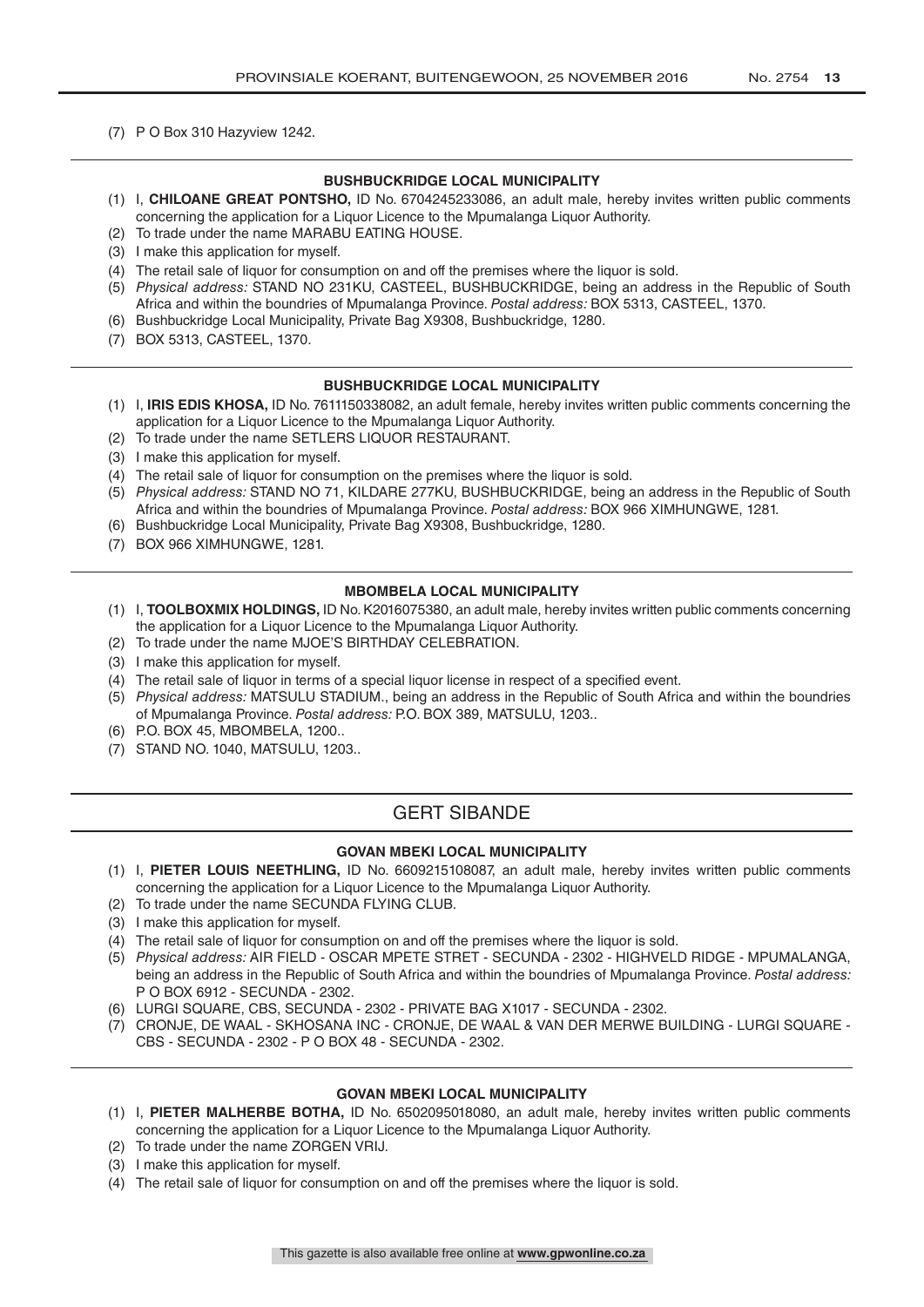- (5) *Physical address:* PORTION 3 OF VLAKSPRUIT FARM VLAKSPRUIT 292 REGISTRATION DIVISION IS SECUNDA, 2302, HIGHVELD RIDGE - MPUMALANGA, being an address in the Republic of South Africa and within the boundries of Mpumalanga Province. *Postal address:* P O BOX 5395, SECUNDA, 2302.
- (6) GOVAN MBEKI MUNICIPALITY LURGI SQUARE CBS SECUNDA 2302,

PRIVATE BAG X1017, SECUNDA, 2302.

(7) CRONJE, DE WAAL - SKHOSANA INC - CRONJE, DE WAAL & VAN DER MERWE BUILDING - LURGI SQUARE - CBS - SECUNDA - 2302, P O BOX 48, SECUNDA, 2302.

#### **ALBERT LUTHULI LOCAL MUNICIPALITY**

- (1) I, **ANNA GLORICE MABUZA,** ID No. 5008150370086, an adult female, hereby invites written public comments concerning the application for a Liquor Licence to the Mpumalanga Liquor Authority.
- (2) To trade under the name MABUZA ANNA TRADING.
- (3) I make this application for myself.
- (4) The retail sale of liquor for consumption on the premises where the liquor is sold.
- (5) *Physical address:* STAND 213 AVONTUUR, being an address in the Republic of South Africa and within the boundries of Mpumalanga Province. *Postal address:* PO BOX 351 ELUKWATINI 1192.
- (6) PO BOX 24 CAROLINA 1185.
- (7) STD 213 AVONTUUR ELUKWATINI 1192.

#### **PIXLEY KA SEME LOCAL MUNICIPALITY**

- (1) I, **Sifiso Hendry Dlamini,** ID No. 850118 6064 084, an adult male, hereby invites written public comments concerning the application for a Liquor Licence to the Mpumalanga Liquor Authority.
- (2) To trade under the name Amersfoort Club.
- (3) I make this application for myself.
- (4) The retail sale of liquor in terms of a special liquor license for consumption on and off the premises where the liquor is sold.
- (5) *Physical address:* 23 Bree Street, Amersfoort, Mpumalanga, 2490, being an address in the Republic of South Africa and within the boundries of Mpumalanga Province. *Postal address:* Suite MW 465, Private X1838, Middelburg, 1050.
- (6) CNR Adelaide Tambo Street & Dr Nelson Mandela Drive, Volksrust, Mpumalanga, 2470; Private Bag X9011, Volksrust, Mpumalanga, 2470.
- (7) 23 Bree Street, Amersfoort, Mpumalanga, 2490.

### **GOVAN MBEKI LOCAL MUNICIPALITY**

- (1) I, **Mrs Elouise Potgieter,** ID No. 7603020036087, an adult female, hereby invites written public comments concerning the application for a Liquor Licence to the Mpumalanga Liquor Authority.
- (2) To trade under the name Prost Delicatessen.
- (3) I make this application for myself.
- (4) The retail sale of liquor for consumption on the premises where the liquor is sold.
- (5) *Physical address:* Park Centre, Shop no C14, Vaalrivier Str, Secunda 2302, being an address in the Republic of South Africa and within the boundries of Mpumalanga Province. *Postal address:* 4 Sheba str,

secunda, 2302.

- (6) Govan Mbeki local Municipality, Main Central Area, Secunda 2302.
- (7) 4 Sheba Str, Secunda, 2302.

### **MSUKALIGWA LOCAL MUNICIPALITY**

- (1) I, **Hlanganani Samson Mdlalose,** ID No. 7110175607084, an adult male, hereby invites written public comments concerning the application for a Liquor Licence to the Mpumalanga Liquor Authority.
- (2) To trade under the name Dikane Pub.
- (3) I make this application for myself.
- (4) The retail sale of liquor for consumption on the premises where the liquor is sold.
- (5) *Physical address:* 598 KwaZanele Location, Breyten 2330, being an address in the Republic of South Africa and within the boundries of Mpumalanga Province. *Postal address:* P. O. Box 2009, Ermelo 2350.
- (6) P. O. Box 48, Ermelo 2350.
- (7) P. O. Box 2009, Ermelo 2350.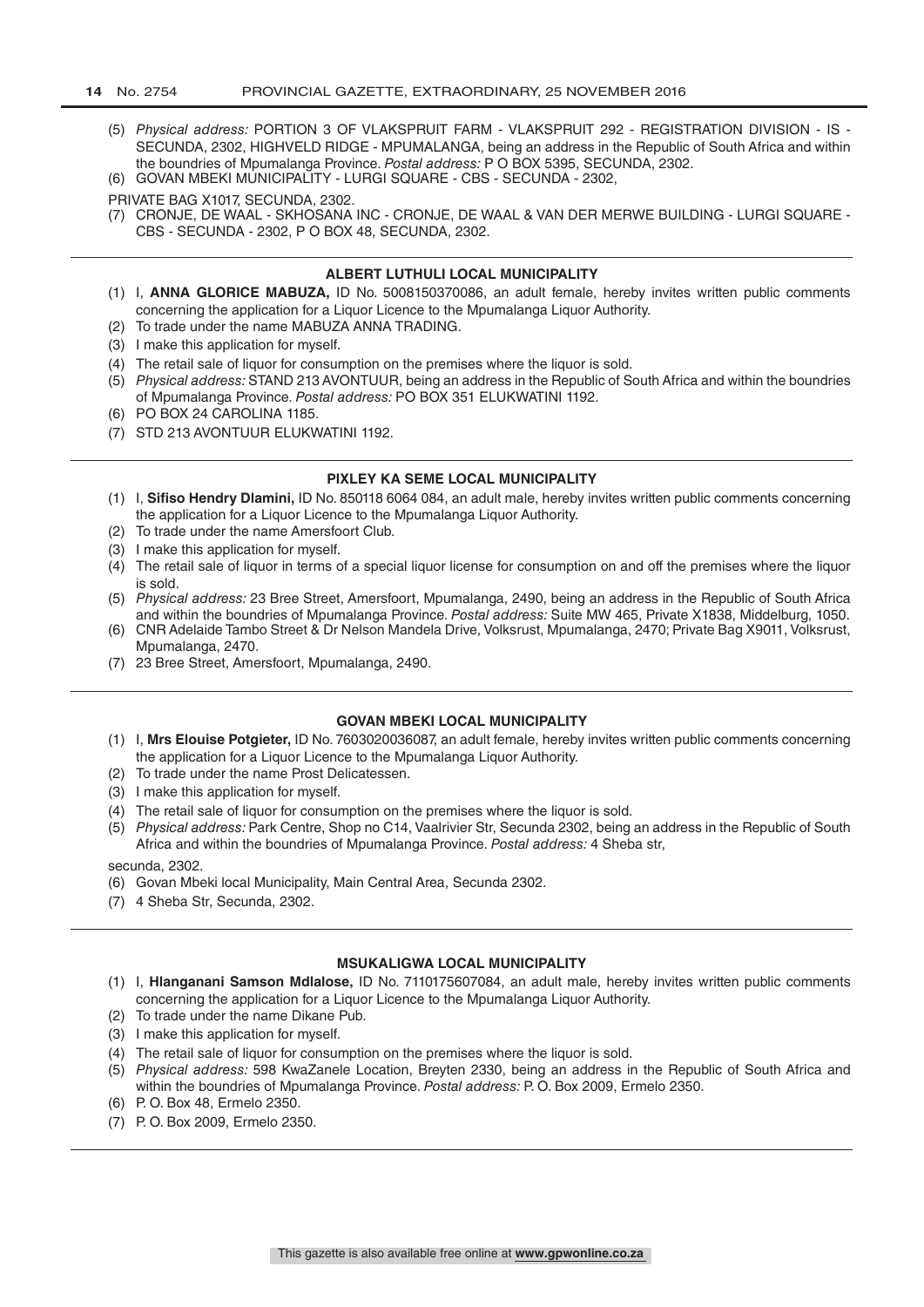### **GOVAN MBEKI LOCAL MUNICIPALITY**

- (1) I, **Mattheus Petrus Johannes Snyman,** ID No. 5505315066087, an adult male, hereby invites written public comments concerning the application for a Liquor Licence to the Mpumalanga Liquor Authority.
- (2) To trade under the name Hollywood Bets Secunda.
- (3) I make this application on behalf of the juristic person: Hollywood Sportsbook Mpumalanga (Pty) Ltd. (Reg No. 2012/107236/07).
- (4) The retail sale of liquor for consumption on the premises where the liquor is sold.
- (5) *Physical address:* Shops A6 and A7, Secunda Town Centre, Lurgiplein Street, Stand 4790 Extension 11, Secunda, an address in the Republic of South Africa and within the borders of Mpumalanga Province., being an address in the Republic of South Africa and within the boundries of Mpumalanga Province. *Postal address:* C/o Tommy Vorster – Piet Snyman, P.O. Box 26640, East Rand, 1462..
- (6) Govan Mbeki Local Municipality, Horwood Street, Secunda CBD, 2302
- (Private Bag X1017, Secunda, 2302) Tel: 017 620 6000. Fax: 017 631 5465..
- (7) C/o Tommy Vorster Piet Snyman, P.O. Box 26640, East Rand, 1462,

psnyman@acenet.co.za or fax: 011 823 5183..

### **GOVAN MBEKI LOCAL MUNICIPALITY**

- (1) I, **Mattheus Petrus Johannes Snyman,** ID No. 5505315066087, an adult male, hereby invites written public comments concerning the application for a Liquor Licence to the Mpumalanga Liquor Authority.
- (2) To trade under the name Nando's Secunda Lifestyle.
- (3) I make this application on behalf of the juristic person: Chickenland (Pty) Ltd. (Reg No. 1987/004022/07).
- (4) The retail sale of liquor for consumption on the premises where the liquor is sold.
- (5) *Physical address:* Shop 5, East Side Lifestyle, Corner PDP Kruger and Horwood Streets, Consolidated Erf 8942, Extension 25, Secunda, an address in the Republic of South Africa and within the borders of Mpumalanga Province, being an address in the Republic of South Africa and within the boundries of Mpumalanga Province. *Postal address:*  C/o Tommy Vorster – Piet Snyman, P.O. Box 26640, East Rand, 1462.
- (6) Govan Mbeki Local Municipality, Horwood Street, Secunda CBD, 2302 (Private Bag X1017, Secunda, 2302) Tel 017 620 6000 Fax 017 631 5465.
- (7) C/o Tommy Vorster Piet Snyman, P.O. Box 26640, East Rand, 1462. psnyman@acenet.co.za or fax 011 823 5183.

### **MSUKALIGWA LOCAL MUNICIPALITY**

- (1) I, **Mattheus Petrus Johannes Snyman,** ID No. 5505315066087, an adult male, hereby invites written public comments concerning the application for a Liquor Licence to the Mpumalanga Liquor Authority.
- (2) To trade under the name Hollywood Bets Ermelo.
- (3) I make this application on behalf of the juristic person: Hollywood Sportsbook Mpumalanga (Pty) Ltd. (Reg No. 2012/107236/07).
- (4) The retail sale of liquor for consumption on the premises where the liquor is sold.
- (5) *Physical address:* Shop 8, 27 Oosthuize Street, Corner Ennis Street, Erf 10108, Ermelo, an address in the Republic of South Africa and within the borders of Mpumalanga Province., being an address in the Republic of South Africa and within the boundries of Mpumalanga Province. *Postal address:* C/o Tommy Vorster – Piet Snyman, P.O. Box 26640, East Rand, 1462..
- (6) Msukaligwa Local Municipality, Cnr Kerk & Taute Streets, Ermelo, 2350
- PO Box 48, Ermelo, 2350. Tel: 017 801 3500. Fax: 017 801 3851..
- (7) C/o Tommy Vorster Piet Snyman, P.O. Box 26640, East Rand; 1462

psnyman@acenet.co.za or fax: 011 823 5183.

.

### NKANGALA

### **EMALAHLENI LOCAL MUNICIPALITY**

- (1) I, **ZAKARA JOTI NDLOVU,** ID No. 5710215591081, an adult male, hereby invites written public comments concerning the application for a Liquor Licence to the Mpumalanga Liquor Authority.
- (2) To trade under the name HIGHVELD LIQUOR STORE.
- (3) I make this application for myself.
- (4) The retail sale of liquor for consumption off the premises where the liquor is sold.
- (5) *Physical address:* STAND NO.13 SHOP NO.2 CNR. BOTHA & HOFMEYER STREETS ERF 89 MIMOSA CENTRE WITBANK 1035, being an address in the Republic of South Africa and within the boundries of Mpumalanga Province. *Postal address:* P.O. BOX 17659 WITBANK 1035.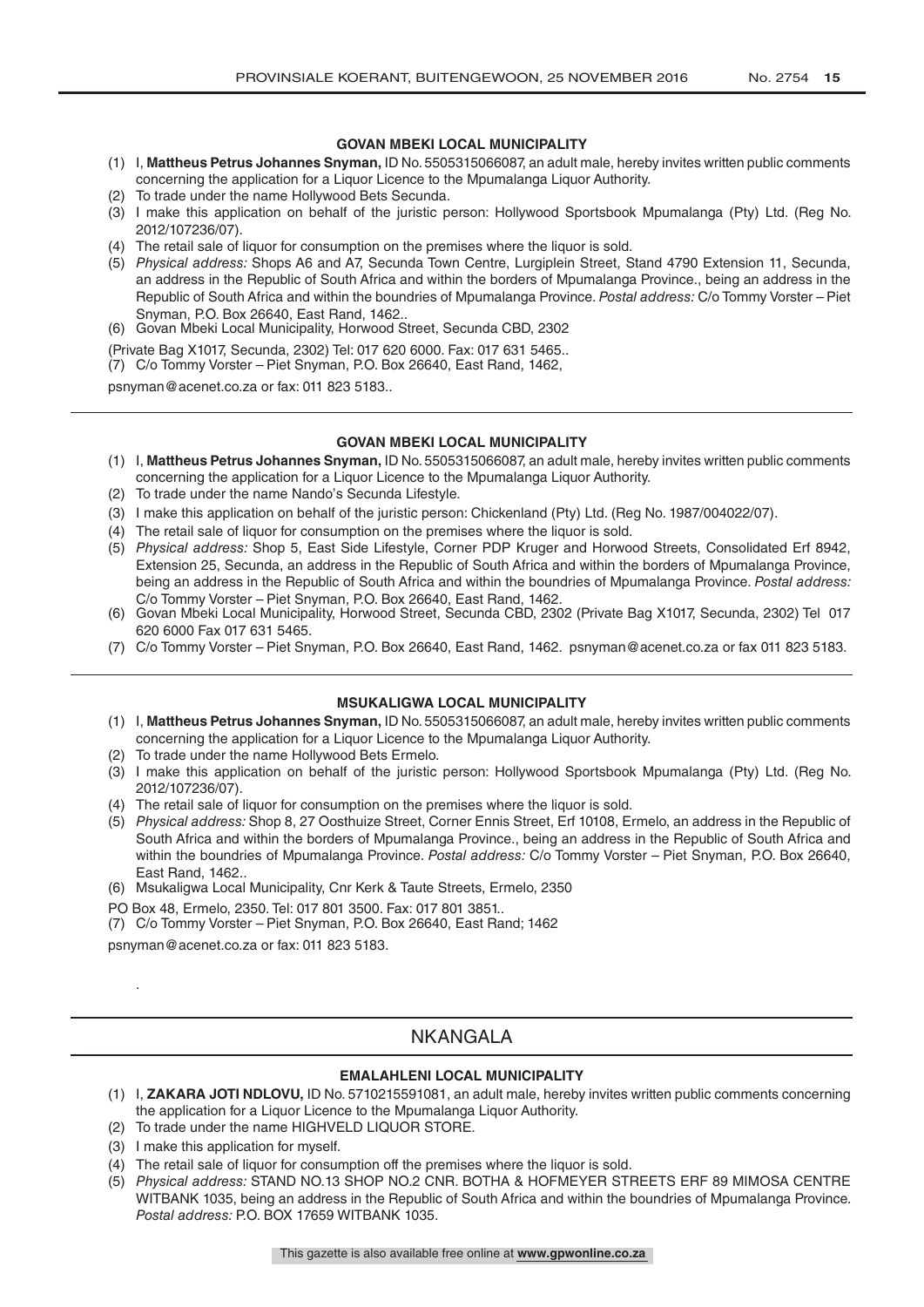- (6) PRESIDENT STREET WITBANK 1035, P.O. BOX 3 EMALAHLENI 1035.
- (7) 270 COSMOS STREET PINE RIDGE WITBANK 1035.

### **EMALAHLENI LOCAL MUNICIPALITY**

- (1) I, **NTOMBI FLORENCIA MAHLANGU,** ID No. 7505260993085, an adult female, hereby invites written public comments concerning the application for a Liquor Licence to the Mpumalanga Liquor Authority.
- (2) To trade under the name NQOBANTOMBI LIQUOR STORE.
- (3) I make this application for myself.
- (4) The retail sale of liquor for consumption on the premises where the liquor is sold.
- (5) *Physical address:* 6673 ISAMBANE DRIVE, KWA-GUQA,1039, being an address in the Republic of South Africa and within the boundries of Mpumalanga Province. *Postal address:* PO BOX 10702,STAALVELD, 1043.
- (6) P O BOX 3, EMALAHLENI, 1035.
- (7) P O BOX 10702,STAALVELD,1043.

### **THEMBISILE HANI LOCAL MUNICIPALITY**

- (1) I, **Samuel Madumetja Leso,** ID No. 6508015560085, an adult male, hereby invites written public comments concerning the application for a Liquor Licence to the Mpumalanga Liquor Authority.
- (2) To trade under the name Phathakgi & Mmanoko's Pub & Grill.
- (3) I make this application for myself.
- (4) The retail sale of liquor in terms of a special liquor license for consumption on and off the premises where the liquor is sold.
- (5) *Physical address:* Stand No. Stand No. A60 Msholozi Village Kwamhlanga, being an address in the Republic of South Africa and within the boundries of Mpumalanga Province. *Postal address:* P.O. Box 56732 Acardia 0007.
- (6) Stand No. 24 front opposite Kwaggafontein Police Station Empumalanga 0458.
- (7) P.O. Box 56732 Acardia 0007.

### **THEMBISILE HANI LOCAL MUNICIPALITY**

- (1) I, **Lesibana Joseph Leso,** ID No. 7010115337083, an adult male, hereby invites written public comments concerning the application for a Liquor Licence to the Mpumalanga Liquor Authority.
- (2) To trade under the name Mosima Club 227.
- (3) I make this application for myself.
- (4) The retail sale of liquor in terms of a special liquor license in respect of a specified event.
- (5) *Physical address:* Stand No. 812 & 813 Suncity "D" Lethabong Section, being an address in the Republic of South Africa and within the boundries of Mpumalanga Province. *Postal address:* P.O. Box 56732 Acardia 0007.
- (6) Stand No. 24 front opposite Kwaggafontein Police Station Empumalanga 0458.
- (7) P.O. Box 56732 Acardia 0007.

### **THEMBISILE HANI LOCAL MUNICIPALITY**

- (1) I, **Lesibana Joseph Leso,** ID No. 7010115337083, an adult male, hereby invites written public comments concerning the application for a Liquor Licence to the Mpumalanga Liquor Authority.
- (2) To trade under the name Mosima Club 227 lq st.
- (3) I make this application for myself.
- (4) The retail sale of liquor in terms of a special liquor license for consumption on and off the premises where the liquor is sold.
- (5) *Physical address:* Stand No. 812 & 813 Suncity "D" Lethabong Section, being an address in the Republic of South Africa and within the boundries of Mpumalanga Province. *Postal address:* P.O. Box 56732 Acardia 0007.
- (6) Stand No. 24 front opposite Kwaggafontein Police Station Empumalanga 0458.
- (7) P.O. Box 56732 Acardia 0007.

### **STEVE TSHWETE LOCAL MUNICIPALITY**

- (1) I, **Mattheus Petrus Johannes Snyman,** ID No. 5505315066087, an adult male, hereby invites written public comments concerning the application for a Liquor Licence to the Mpumalanga Liquor Authority.
- (2) To trade under the name Hollywood Bets Hendrina.
- (3) I make this application on behalf of the juristic person: Hollywood Sportsbook Mpumalanga (Pty) Ltd. (Reg No. 2012/107236/07).
- (4) The retail sale of liquor for consumption on the premises where the liquor is sold.
- (5) *Physical address:* Shop 8 and 9, 46 Church Street, Hendrina, an address in the Republic of South Africa and within the borders of Mpumalanga Province, being an address in the Republic of South Africa and within the boundries of Mpumalanga Province. *Postal address:* C/o Tommy Vorster – Piet Snyman, P.O. Box 26640, East Rand, 1462.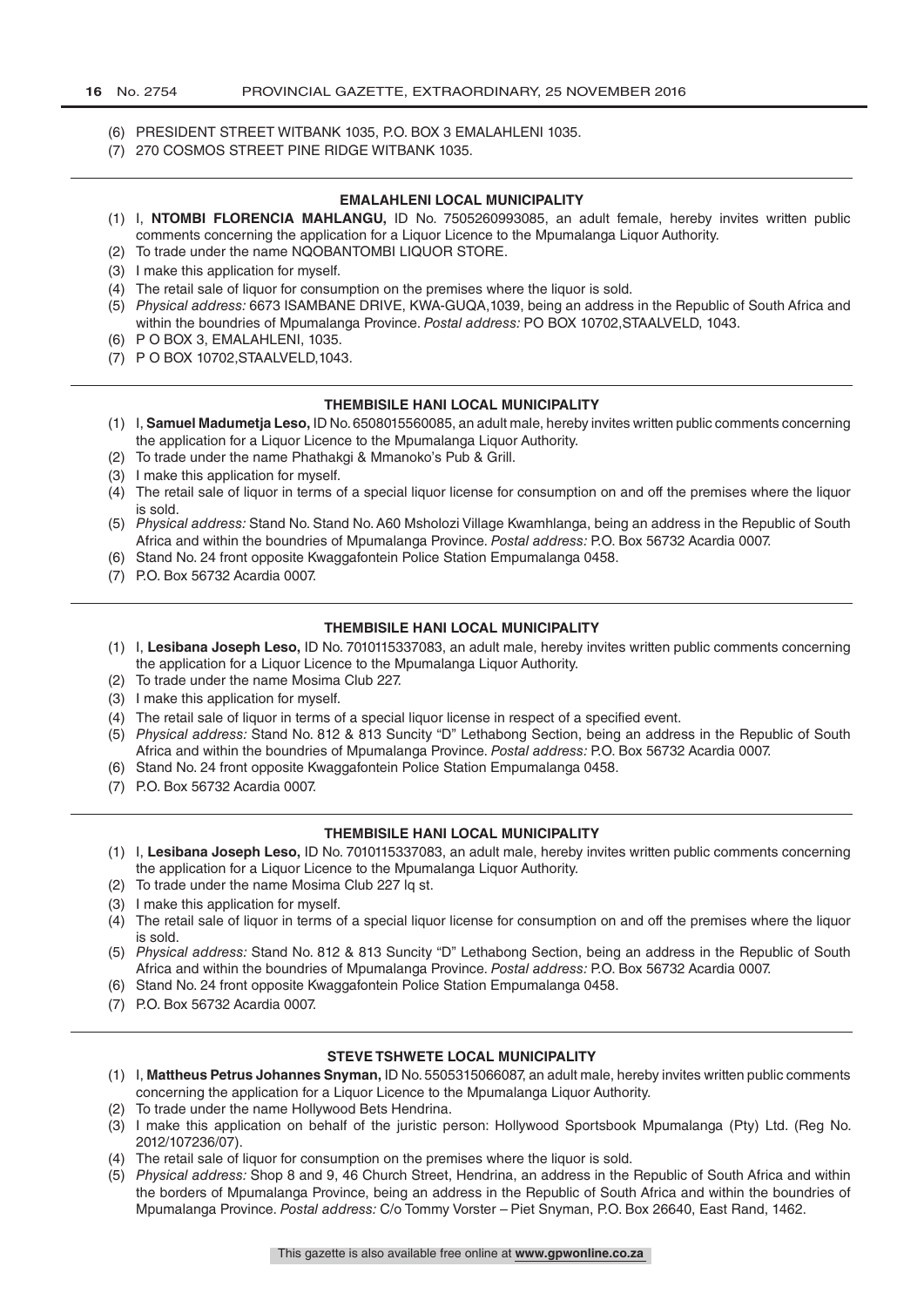- (6) Steve Tshwete Local Municipality, Cnr Walter Sisulu Street & Wanderers Avenue, Middelburg, 1050 (P O Box 14, Middelburg, 1050)
- Tel 013 249 7000 Fax 013 243 2550.
- (7) C/o Tommy Vorster Piet Snyman, P.O. Box 26640, East Rand, 1462

psnyman@acenet.co.za or fax 011 823 5183.

### **THEMBISILE HANI LOCAL MUNICIPALITY**

- (1) I, **KUBEKA May Johannes,** ID No. 7905025323083, an adult male, hereby invites written public comments concerning the application for a Liquor Licence to the Mpumalanga Liquor Authority.
- (2) To trade under the name Bheka's Place.
- (3) I make this application for myself.
- (4) The retail sale of liquor for consumption on the premises where the liquor is sold.
- (5) *Physical address:* Stand No 1261, Tweefontein "J", Kwamhlanga 1022, being an address in the Republic of South Africa and within the boundries of Mpumalanga Province. *Postal address:* C/O PO Box 1618, Groblersdal 0470.
- (6) Stand No. 24. Front Opposite Kwaggafontein Police Station Along the R573 (Moloto road) EMPUMALANGA 0458 M.
- (7) C/O Loskop Liquor License Consultants, 5 Kruger street Groblersdal, Po Box 1618 Groblersdal 0470.

### **DR JS MOROKA LOCAL MUNICIPALITY**

- (1) I, **MOLOKO Promise Tsepo,** ID No. 8206026001086, an adult male, hereby invites written public comments concerning the application for a Liquor Licence to the Mpumalanga Liquor Authority.
- (2) To trade under the name Lalilale Eating House.
- (3) I make this application for myself.
- (4) The retail sale of liquor for consumption on the premises where the liquor is sold.
- (5) *Physical address:* Stand No 254, Siyabuswa "A", Manyeveni Section, being an address in the Republic of South Africa and within the boundries of Mpumalanga Province. *Postal address:* C/O PO Box 1618, Groblersdal 0470.
- (6) 2601/3 Bongimfundo Street, Siyabuswa, 0472.
- (7) C/O Loskop Liquor License Consultants, 5 Kruger street Groblersdal, Po Box 1618 Groblersdal 0470.

### **THEMBISILE HANI LOCAL MUNICIPALITY**

- (1) I, **HUMAN Hugo,** ID No. 5808085156082, an adult male, hereby invites written public comments concerning the application for a Liquor Licence to the Mpumalanga Liquor Authority.
- (2) To trade under the name Saidi Bottle Store.
- (3) I make this application on behalf of the juristic person: Segatebo General Trading CC. (Reg No. 2009/033071/23).
- (4) The retail sale of liquor for consumption off the premises where the liquor is sold.
- (5) *Physical address:* Stand No 40, Tweefontein A, Kwamhlanga 1022, being an address in the Republic of South Africa and within the boundries of Mpumalanga Province. *Postal address:* C/O PO Box 1618, Groblersdal 0470.
- (6) Stand No. 24. Front Opposite Kwaggafontein Police Station Along the R573 (Moloto road) EMPUMALANGA 0458 M.
- (7) C/O Loskop Liquor License Consultants, 5 Kruger street Groblersdal, Po Box 1618 Groblersdal 0470.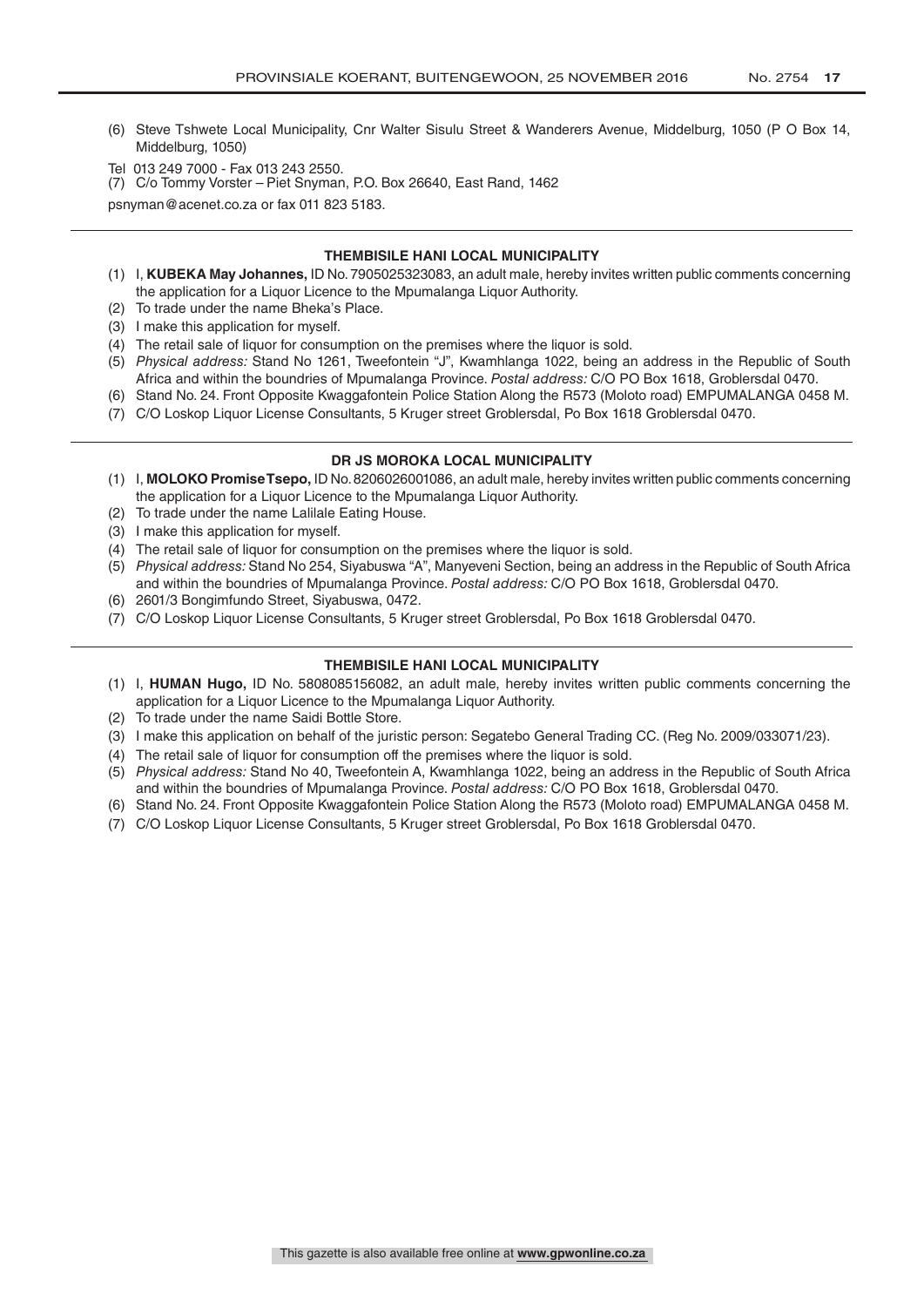### **Form 10**

## General Notice

### **NOTICE 171 OF 2016**

### **MPUMALANGA LIQUOR LICENSING ACT, 2006 (Act No. 5 of 2006)**

#### **Notice of applications for transfer of liquor licences in terms of section 43**

Notice is hereby given that the applicants specified in the Schedule hereto have given notice of their intention to lodge applications for the transfer of existing liquor licences to the Secretary, Regional Liquor Licensing Offices in respect of premises situated in the local committee area indicated in the Schedule.

Comments should be made in writing and be addressed to the municipality concerned and a copy to the applicant, to reach the said addresses within thirty (30) days of this publication.

Invitation for public comments in respect of a Liquor Licence in terms of section 43 of the Mpumalanga Liquor Licensing Act, 2006.

### **SCHEDULE**

The undermentioned figures used in brackets in the Schedule, have the following meanings:

- (1) = Full name of applicant, ID Number of Applicant.
- (2) = Existing liquor licence number to be transfered.
- $(3)$  = Intended trading name.
- (4) = Notice given on behalf of: self *or* other juristic person/s.
- $(5)$  = Type of licence applied for.
- $(6)$  = Full address and location of the premises
- $(7)$  = Municipality address where comments must be submitted
- (8) = Applicant address where comments must be submitted

### EHLANZENI

### **UMJINDI LOCAL MUNICIPALITY**

- (1) I, **Anna Bisisiwe Nkosi,** ID No. 6111100482081, an adult female, hereby invites written public comments concerning the application for transfer of an existing Liquor Licence to the Mpumalanga Liquor Authority.
- (2) Liquor Licence Number Mpu/022918.
- (3) Trading under the name ROADWAY BAR LOUNGE.
- (4) I make this application on behalf of the juristic person: ROADWAY GENERAL PROJECTS (PTY) LTD. (Reg No. 2016/429440/07).
- (5) The retail sale of liquor for consumption on the premises where the liquor is sold.
- (6) *Physical address:* 704 SHONGWE ROAD, EMJINIDINI, BARBERTON, being an address in the Republic of South Africa and within the boundries of Mpumalanga Province. *Postal address:* P O Box 1114, BARBERTON 1300.
- (7) GENERAL STREET, BARBERTON. 1300
- P O BOX 33, BARBERTON.
- (8) P O BOX 1114, BARBERTON.

### **UMJINDI LOCAL MUNICIPALITY**

- (1) I, **Anna Bisisiwe Nkosi,** ID No. 6111100482081, an adult female, hereby invites written public comments concerning the application for transfer of an existing Liquor Licence to the Mpumalanga Liquor Authority.
- (2) Liquor Licence Number DTI/019057.
- (3) Trading under the name ROADWAY LIQUOR STORE.
- (4) I make this application on behalf of the juristic person: ROADWAY GENERAL PROJECTS (PTY) LTD. (Reg No. 2016/429440/07).
- (5) The retail sale of liquor for consumption off the premises where the liquor is sold.
- (6) *Physical address:* 704 SHONGWE ROAD, EMJINIDINI, BARBERTON, being an address in the Republic of South Africa and within the boundries of Mpumalanga Province. *Postal address:* P O Box 1114, BARBERTON 1300.
- (7) GENERAL STREET, BARBERTON. 1300; P O BOX 33, BARBERTON.
- (8) P O BOX 1114, BARBERTON.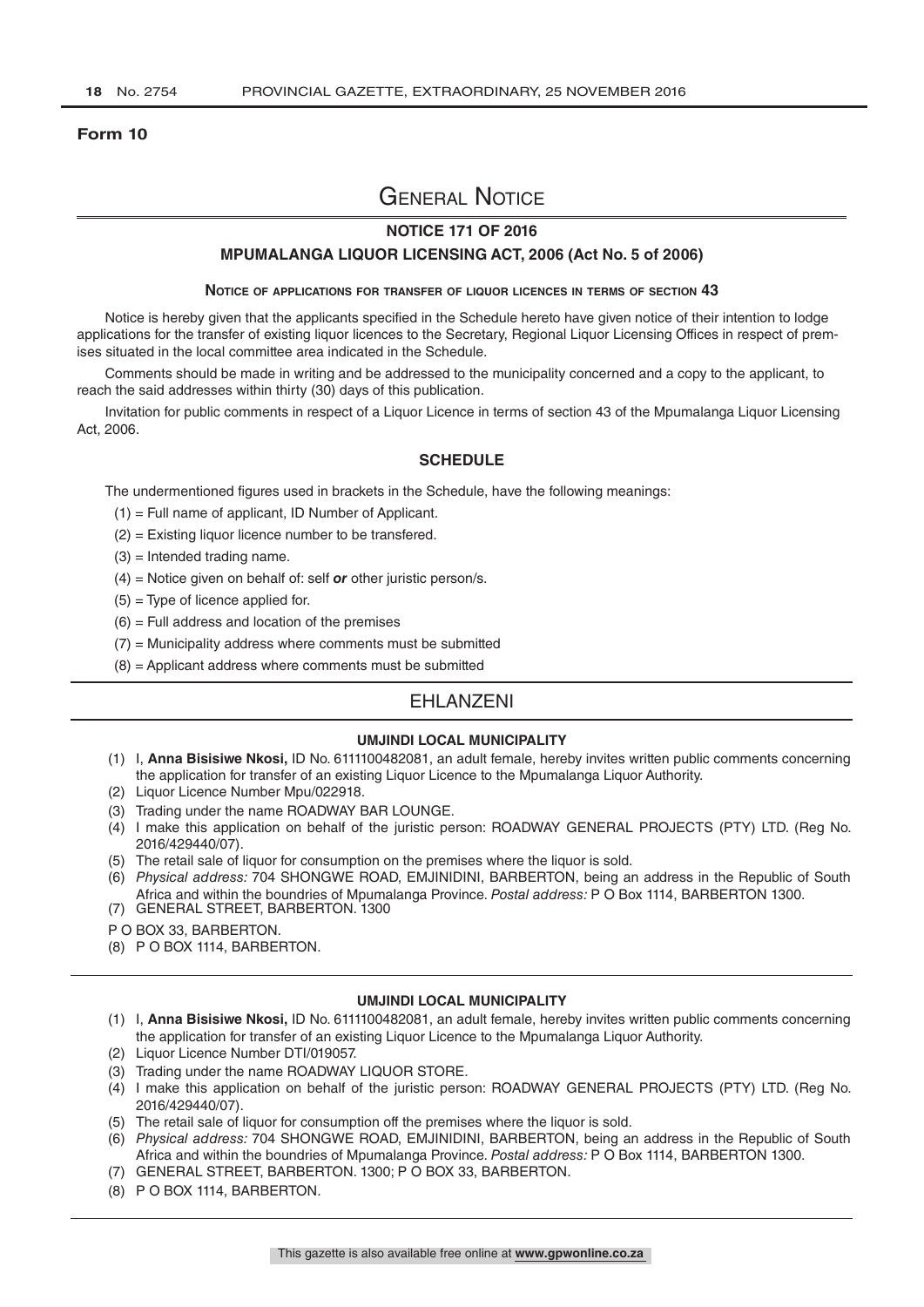### **THABA CHWEU LOCAL MUNICIPALITY**

- (1) I, **Emil Scheepers,** ID No. 5905015117083, an adult male, hereby invites written public comments concerning the application for transfer of an existing Liquor Licence to the Mpumalanga Liquor Authority.
- (2) Liquor Licence Number MPU/020845.
- (3) Trading under the name Lone Creek River Lodge.
- (4) I make this application on behalf of the juristic person: Lone Creek River Lodge(Pty) Ltd (present licensee) and Sonrach Properties (Pty) Ltd (prospective holder). (Reg No. 1996/009964/07).
- (5) The retail sale of liquor for consumption on the premises where the liquor is sold.
- (6) *Physical address:* Portion 34, Grootfontein 196, J.T. at 255 Old Lydenburg Road, Sabie, being an address in the Republic of South Africa and within the boundries of Mpumalanga Province. *Postal address:* c/o Emil Scheepers Attorneys, PO Box 72478, Lynnwood Ridge, 0040
- . (7) cnr Central and Viljoen Streets, Mashishing (Lydenburg), 1120.
- (8) Emil Scheepers Attorneys, PO Box 72478, Lynnwood Ridge, 0040

### **MBOMBELA LOCAL MUNICIPALITY**

- (1) I, **YOLANDé JACOBS,** ID No. 7501030078083, an adult female, hereby invites written public comments concerning the application for transfer of an existing Liquor Licence to the Mpumalanga Liquor Authority.
- (2) Liquor Licence Number MPU/022992.
- (3) Trading under the name COURTSIDE SPAR.
- (4) I make this application on behalf of the juristic person: M Y JACOBS (PTY) LTD.. (Reg No. 2016/377030/07).
- (5) The retail sale of liquor for consumption off the premises where the liquor is sold.
- (6) *Physical address:* SHOP H, TARENTAAL SHOPPING CENTRE situated on PORTION 56 OF THE FARM BESTERLAST 311, also known as CNR N4 & KAAPSCHEHOOP ROAD, NELSPRUIT, being an address in the Republic of South Africa and within the boundries of Mpumalanga Province. *Postal address:* P O BOX 7305
- , SONPARK, NELSPRUIT, 1206.
- (7) CIVIC CENTRE, 1 Nel Street,
- NELSPRUIT, 1200.

.

(8) C/O KRUGER and PARTNERS INC., PROFORUM BUILDING, 5 VAN RENSBURG STREET, NELSPRUIT, 1200.

### **MBOMBELA LOCAL MUNICIPALITY**

- (1) I, **YOLANDé JACOBS,** ID No. 7501030078083, an adult female, hereby invites written public comments concerning the application for transfer of an existing Liquor Licence to the Mpumalanga Liquor Authority.
- (2) Liquor Licence Number MPU/022667.
- (3) Trading under the name COURTSIDE TOPS.
- (4) I make this application on behalf of the juristic person: M Y JACOBS (PTY) LTD.. (Reg No. 2016/377030/07).
- (5) The retail sale of liquor for consumption off the premises where the liquor is sold.
- (6) *Physical address:* SHOP H1, TARENTAAL CENTRE situated on PORTION 56 OF THE FARM BESTERLAST 311, also known as CNR N4 & KAAPSCHEHOOP ROAD, NELSPRUIT, being an address in the Republic of South Africa and within the boundries of Mpumalanga Province. *Postal address:* PO BOX 7305, SONPARK, NELSPRUIT, 1206.
- (7) CIVIC CENTRE, 1 Nel Street, NELSPRUIT, 1200.
- (8) C/O KRUGER and PARTNERS INC., PROFORUM BUILDING, 5 VAN RENSBURG STREET, NELSPRUIT, 1200.

### **NKOMAZI LOCAL MUNICIPALITY**

- (1) I, **Emil Scheepers,** ID No. 5905015117083, an adult male, hereby invites written public comments concerning the application for transfer of an existing Liquor Licence to the Mpumalanga Liquor Authority.
- (2) Liquor Licence Number DTI/018295.
- (3) Trading under the name One Tree Hill Bottle Store.
- (4) I make this application on behalf of the juristic person: OTH Drankwinkel CC (present licensee) and Elkon Beleggings (Pty) Ltd (prospective holder). (Reg No. 1997/064288/23).
- (5) The retail sale of liquor for consumption off the premises where the liquor is sold.
- (6) *Physical address:* Ivaura Estate, Farm One Tree Hill 393, Hectorspruit, being an address in the Republic of South Africa and within the boundries of Mpumalanga Province. *Postal address:* c/o Emil Scheepers Attorneys, PO Box 72478, Lynnwood Ridge 0040
- (7) 9 Park Street, Malelane 1320.

.

.

(8) Emil Scheepers Attorneys, Po Box 72478, Lynnwood Ridge 0040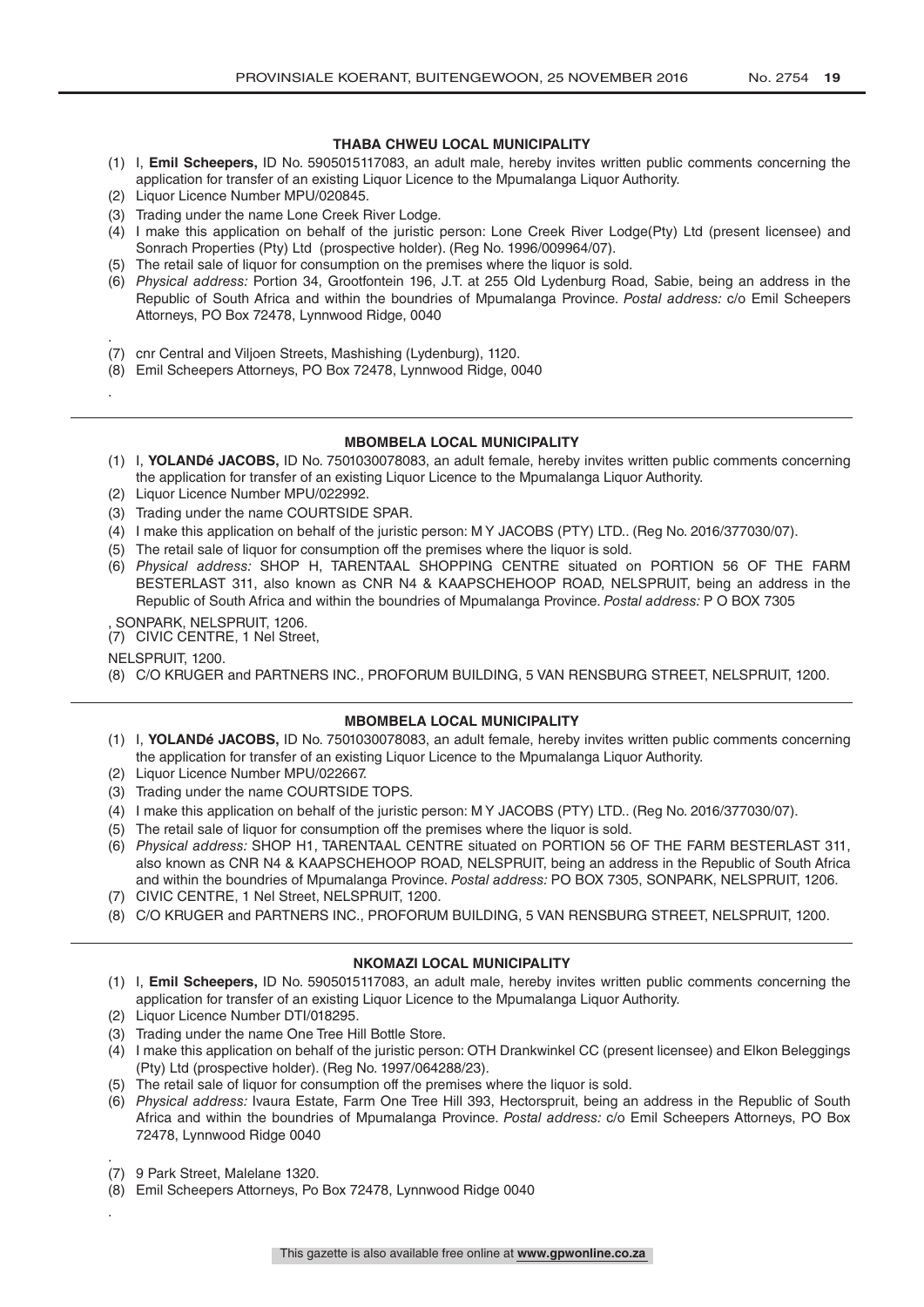### **THABA CHWEU LOCAL MUNICIPALITY**

- (1) I, **HENDRIK FREDRIK LABUSCHAGNE,** ID No. 820712 5009 087, an adult male, hereby invites written public comments concerning the application for transfer of an existing Liquor Licence to the Mpumalanga Liquor Authority.
- (2) Liquor Licence Number MPU/024265. (3) Trading under the name DOORNHOEK STOKERY / DISTILLERY.
- (4) I make this application for myself.
- (5) The micro-manufacture and the retail sale of such micro-manufactured liquor for consumption on and off the premises where such liquor is sold.
- (6) *Physical address:* PORTION 74 OF THE FARM TOWNLAND OF LYDENBURG, being an address in the Republic of South Africa and within the boundries of Mpumalanga Province. *Postal address:* P O BOX 386

### LYDENBURG, 1120.

### (7) C/O CENTRAL & VILJOEN STREETS

LYDENBURG, 1120.

(8) C/O KRUGER and PARTNERS INC., PROFORUM BUILDING, 5 VAN RENSBURG STREET, NELSPRUIT, 1200.

### **MBOMBELA LOCAL MUNICIPALITY**

- (1) I, **Emil Scheepers,** ID No. 5905015117083, an adult male, hereby invites written public comments concerning the application for transfer of an existing Liquor Licence to the Mpumalanga Liquor Authority.
- (2) Liquor Licence Number MPU/029910.
- (3) Trading under the name Galito's Kanyamazane.
- (4) I make this application on behalf of the juristic person: Eloff, Phillip Johannes (present licensee) and Frawanti Investments (Pty) Ltd (prospective holder). (Reg No. 2009/024490/07).
- (5) The retail sale of liquor for consumption on the premises where the liquor is sold.
- (6) *Physical address:* Shop 31, Kanyamazane Shopping Centre, Portion 3, Erf 2276, Chris Hani Street, Kanyamazane Township A, Kanyamazane, being an address in the Republic of South Africa and within the boundries of Mpumalanga Province. *Postal address:* c/o Emil Scheepers Attorneys, PO Box 72478, Lynnwood Ridge 0040.
- (7) Civic Centre, 1 Nel Street, Mbombela 1200.
- (8) Emil Scheepers Attorneys, Po Box 72478, Lynnwood Ridge 0040.

### NKANGALA

### **STEVE TSHWETE LOCAL MUNICIPALITY**

- (1) I, **Nelia Camacho Fernandes Barnard,** ID No. 910125 0279 087, an adult female, hereby invites written public comments concerning the application for transfer of an existing Liquor Licence to the Mpumalanga Liquor Authority. (2) Liquor Licence Number MPU / 021033.
- (3) Trading under the name Leba Overland Liquors.
- (4) I make this application for myself.
- (5) The retail sale of liquor for consumption off the premises where the liquor is sold.
- (6) *Physical address:* Portion of Erf 726, Corner Samora Machel and Kogel Streets, Middelburg, being an address in the Republic of South Africa and within the boundries of Mpumalanga Province. *Postal address:* P.O. Box 22986, Middelburg, 1050.
- (7) 1st Floor Main Building, Civic Centre Building, Cnr Wanderers and Walter Sisulu Streets, Middelburg.
- (8) P.O. Box 11230, Queenswood, 0121 and/or paula@dynamicliq.co.za.